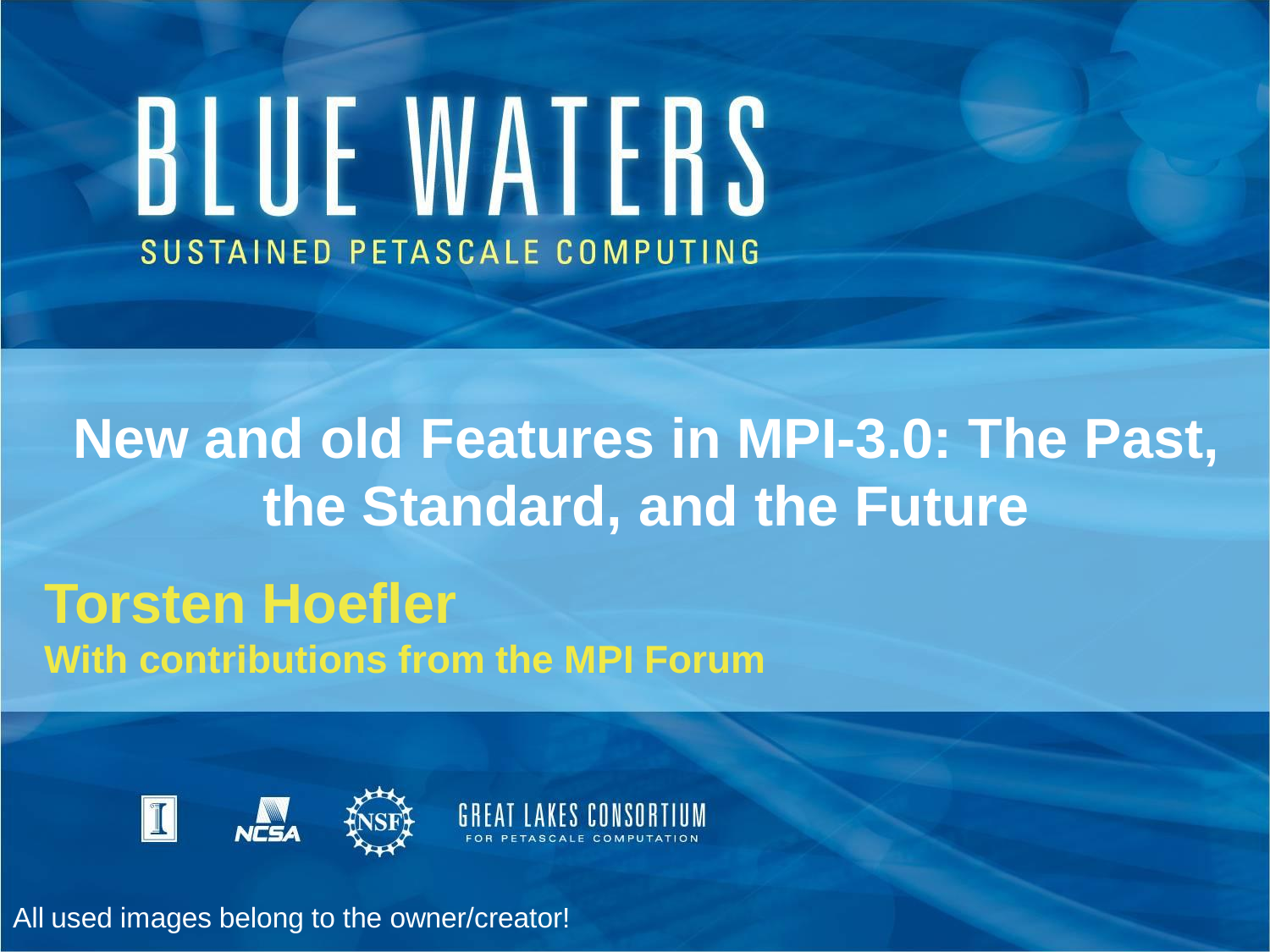

## **What is MPI – Message Passing Interface?**

- An open standard library interface for message passing, ratified by the MPI Forum
	- Versions: 1.0 ('94), 1.1 ('95), 1.2 ('97), 2.0 ('97), 1.3 ('08), 2.1 ('08), 2.2 ('09), 3.0 (probably '12)
- Common misconceptions:
	- MPI parallelizes your application



- MPI is for distributed memory only
- MPI (a library interface) is not scalable
- MPI is fundamentally slower then PGAS etc.
- Really, if you don't know what MPI is, you won't enjoy this talk  $\odot$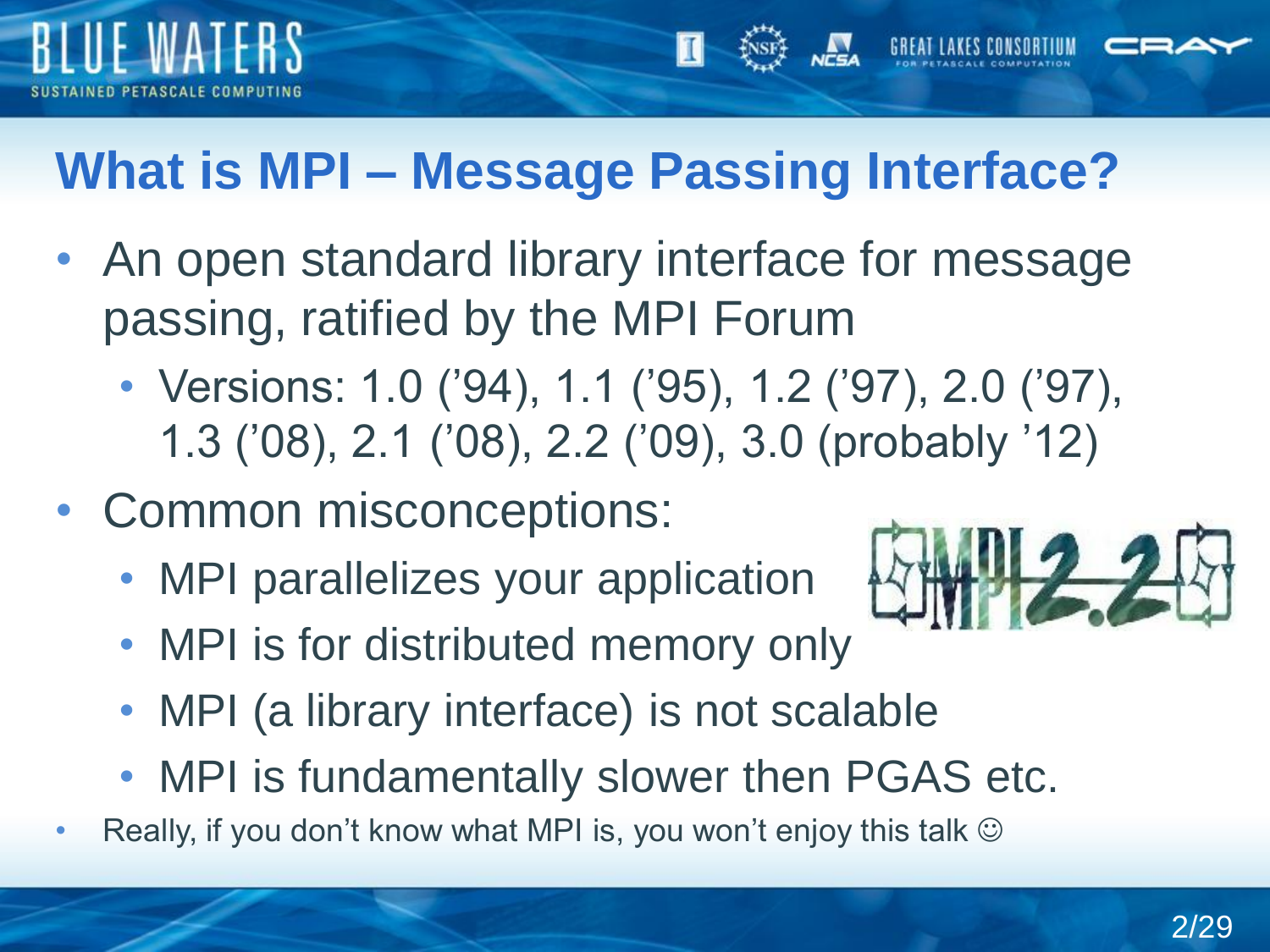



• An open Forum to discuss MPI



- You can join! No membership fee, no perks either
- Since 2008 meetings every two months for three days (switching to four months and four days)
	- 5x in the US, once in Europe (with EuroMPI)
- Votes by organization, eligible after attending two of the three last meetings, often unanimously
- Everything is voted twice in two distinct meetings
	- Tickets as well as chapters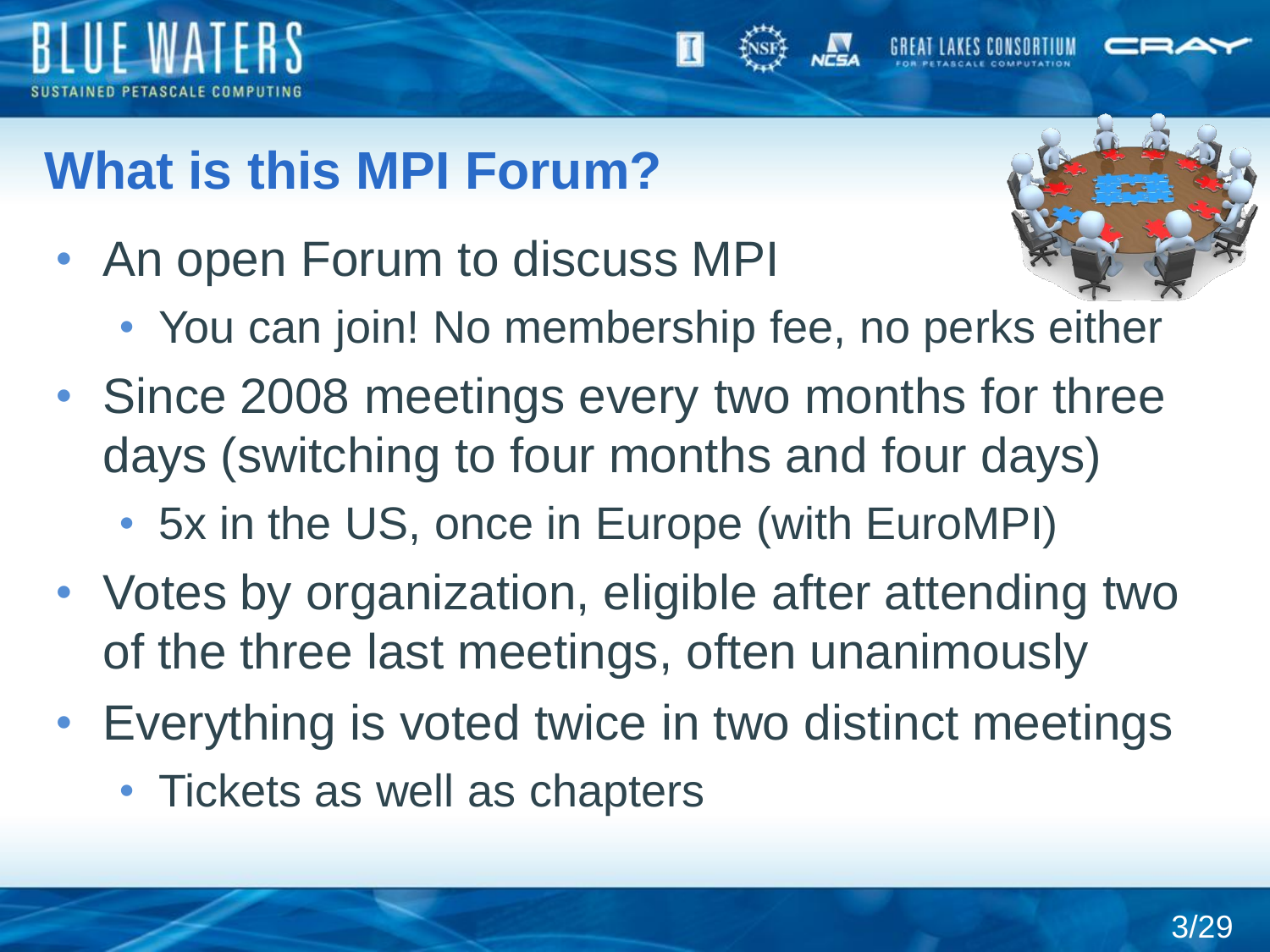



- Organization and Mantras:
	- Chapter chairs (convener) and (sub)committees
	- Avoid the "Designed by a Committee" phenomenon  $\rightarrow$  standardize common practice
	- 99.5% backwards compatible
- Adding new things:
	- Review and discuss early proposals in chapter
	- Bring proposals to the forum (discussion)
	- Plenary formal reading (usually word by word)
	- Two votes on each ticket (distinct meetings)
	- Final vote on each chapter (finalizing MPI-3.0)

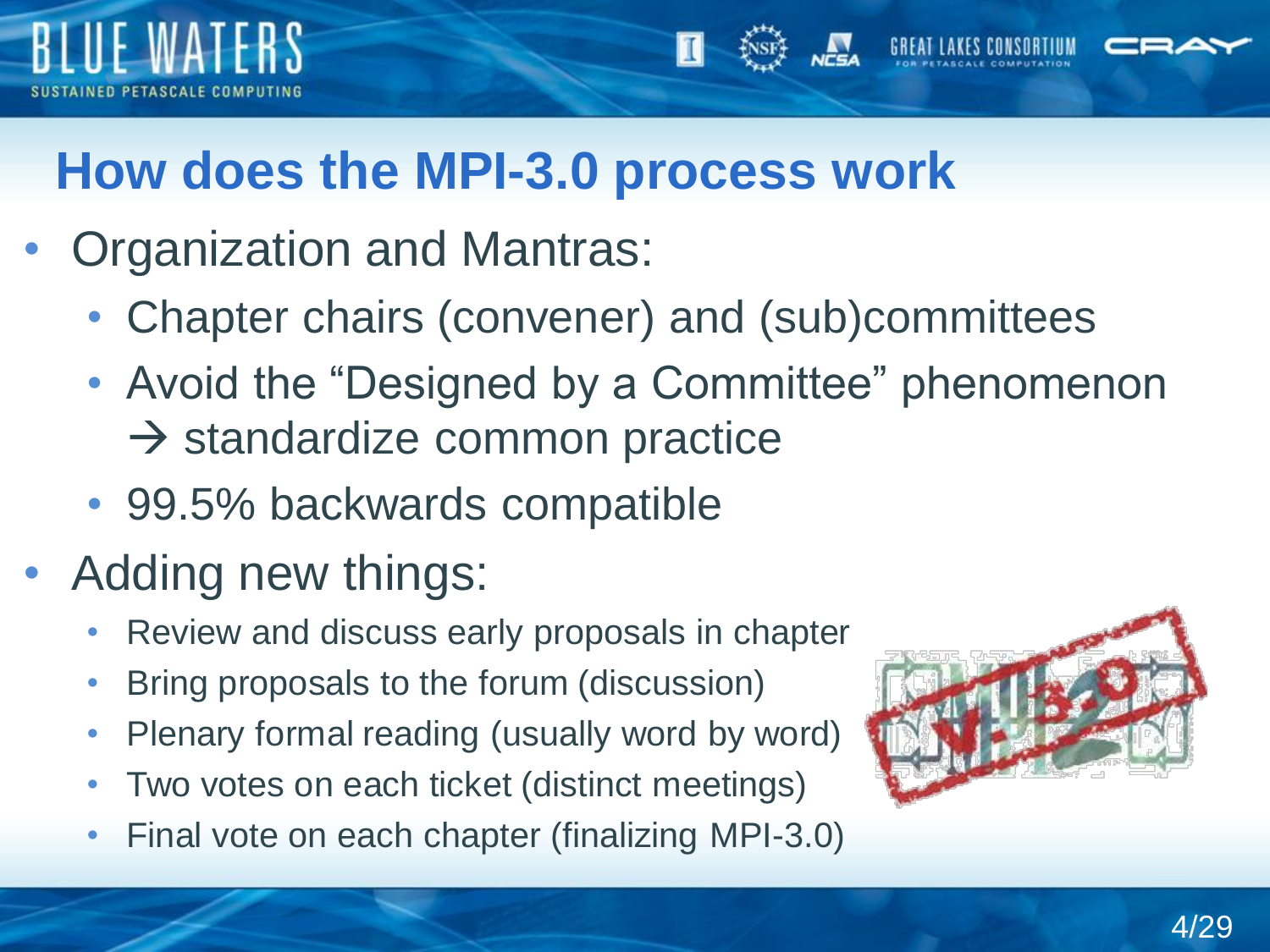



#### **Now to the technical part**

- Topology Mapping (MPI-2.2)
- Nonblocking and Neighborhood Collectives
- Matched Probe
- MPI Tool interface
- New One Sided Functions and Semantics
- New Communicator Creation Functions
- Improvements in Language Bindings
- Fault Tolerance/Resiliency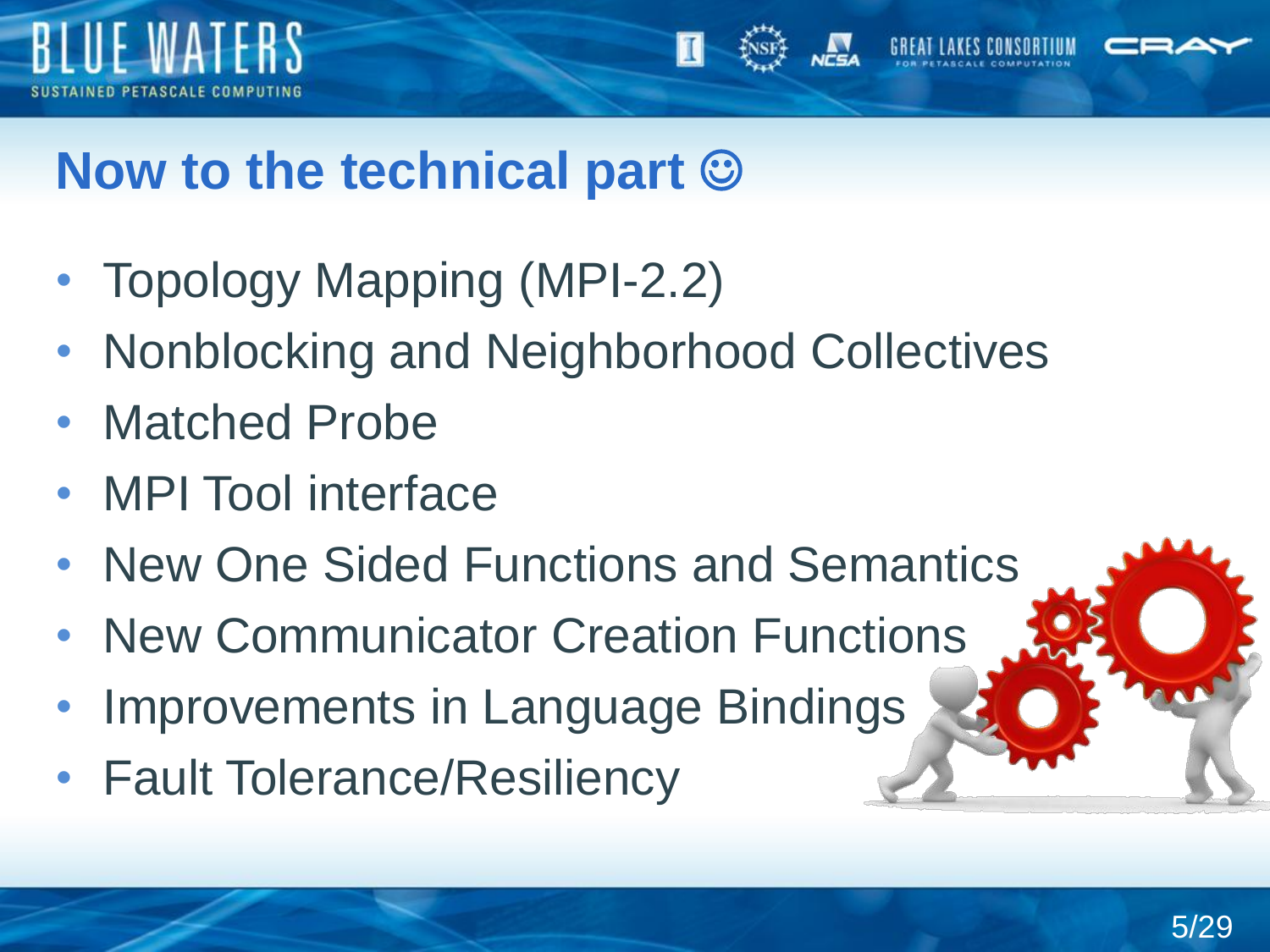



## **Topology Mapping in MPI-2.2**

- Specify application/algorithm communication topology via virtual topology creation functions (since MPI-1.0)
	- MPI\_Cart\_create() builds a k-dimensional Cartesian application topology, very scalable
	- MPI\_Dist\_graph\_create() replaces non-scalable MPI Graph\_create() with a scalable version
	- MPI\_Dist\_graph\_create\_adjacent() even more scalable but **all** processes specify **all** neighbors
- How does it map to a topology?

Hoefler et al.: The Scalable Process Topology Interface of MPI 2.2, CCPE Journal 2010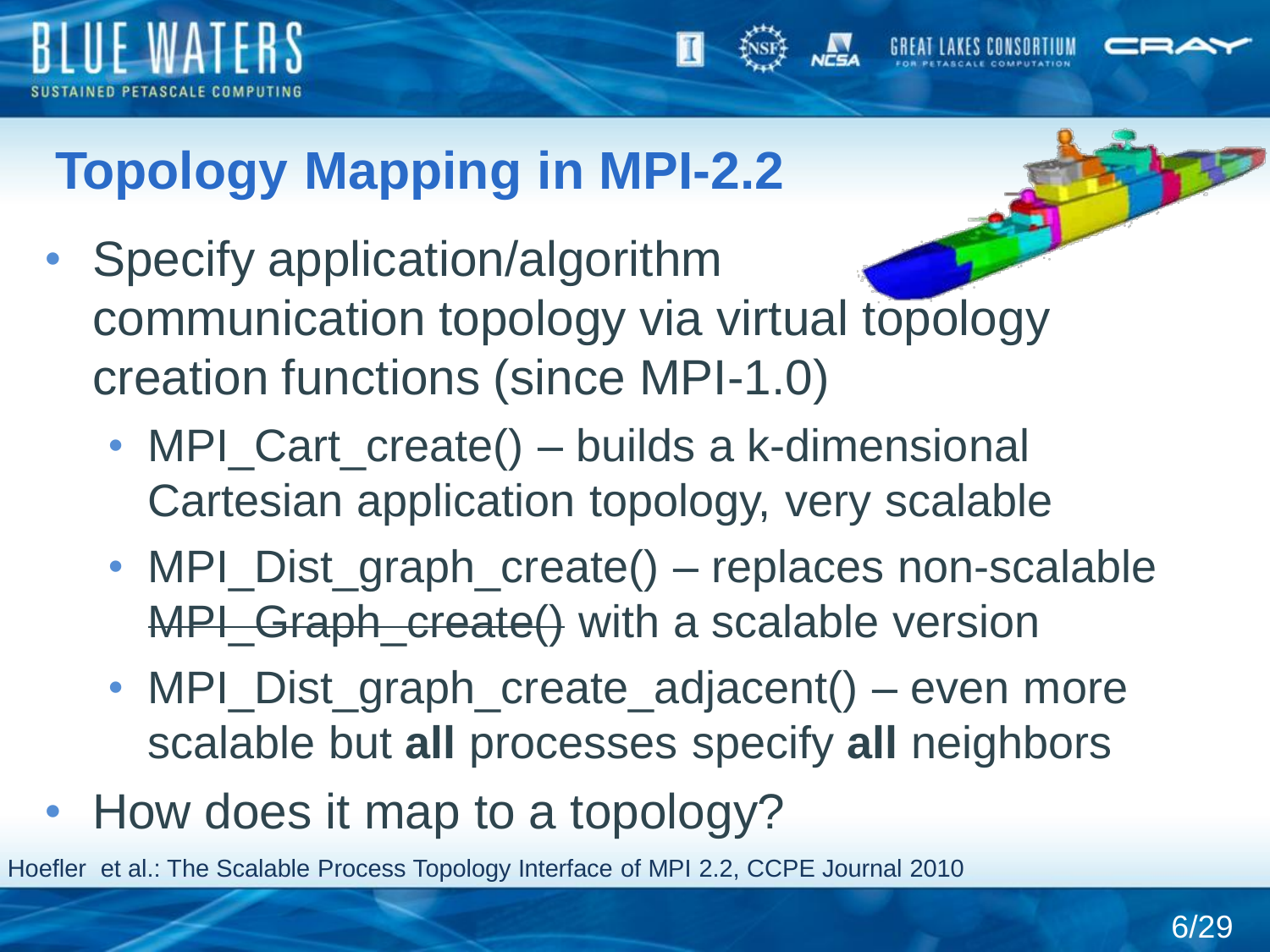





#### **Example Mappings**

011



Topology:



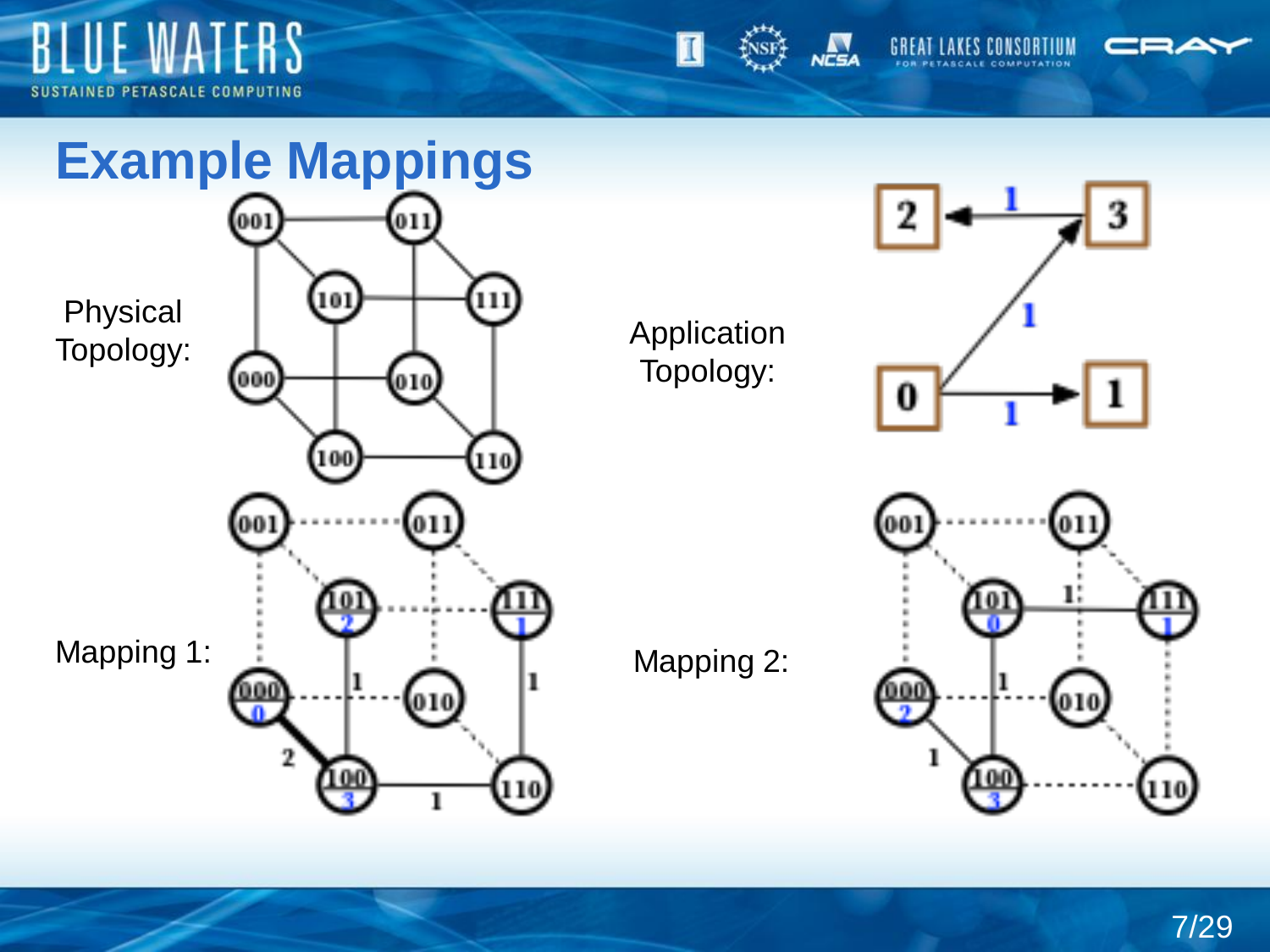



- Increase performance or decrease energy consumption!
	- Performance: reduce maximum congestion
	- Energy: reduce average dilation
- The general problem is NP-complete (ND17)
- Heuristics are known, algorithms for special cases to be discovered!
- Portable research-quality implementation in LibTopoMap [1]

[1]: Hoefler and Snir: Generic Topology Mapping Strategies for Large-scale Parallel Architectures ICS'11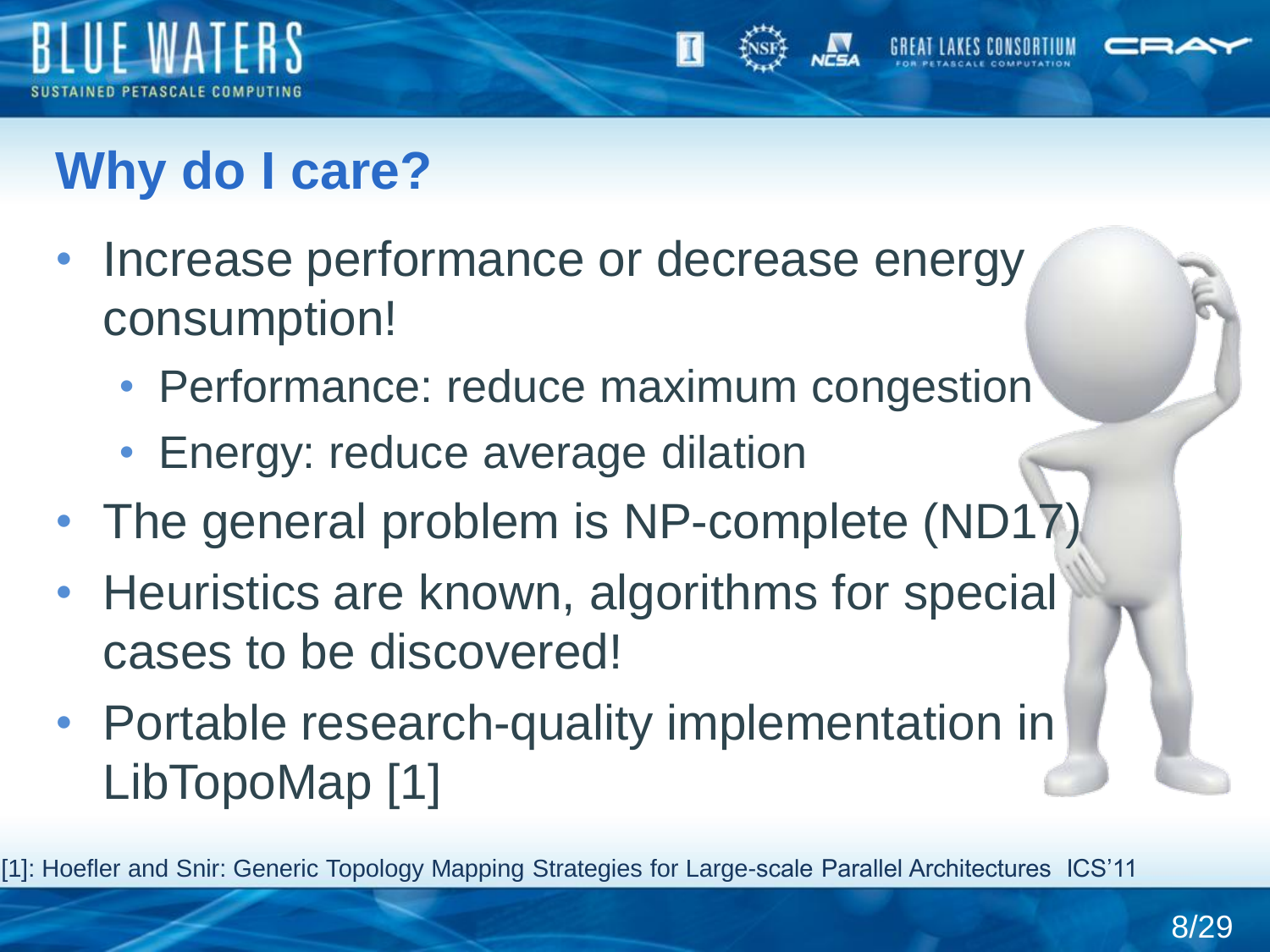



- E.g., MPI\_Ibcast(…, &req); MPI\_Wait(&req);
- Simple to understand, some things to note:
	- Requests are normal MPI\_Requests, can be mixed
	- Progress is not guaranteed!
	- The init call must return independently of remote procs
	- All buffers (including arrays for vector colls) shall not be modified (or accessed) until the op completes
	- No matching with blocking collectives
	- Collectives must be called in order (as for threading)

Hoefler et al.: Implementation and Performance Analysis of Non-Blocking Collective Operations for MPI, SC07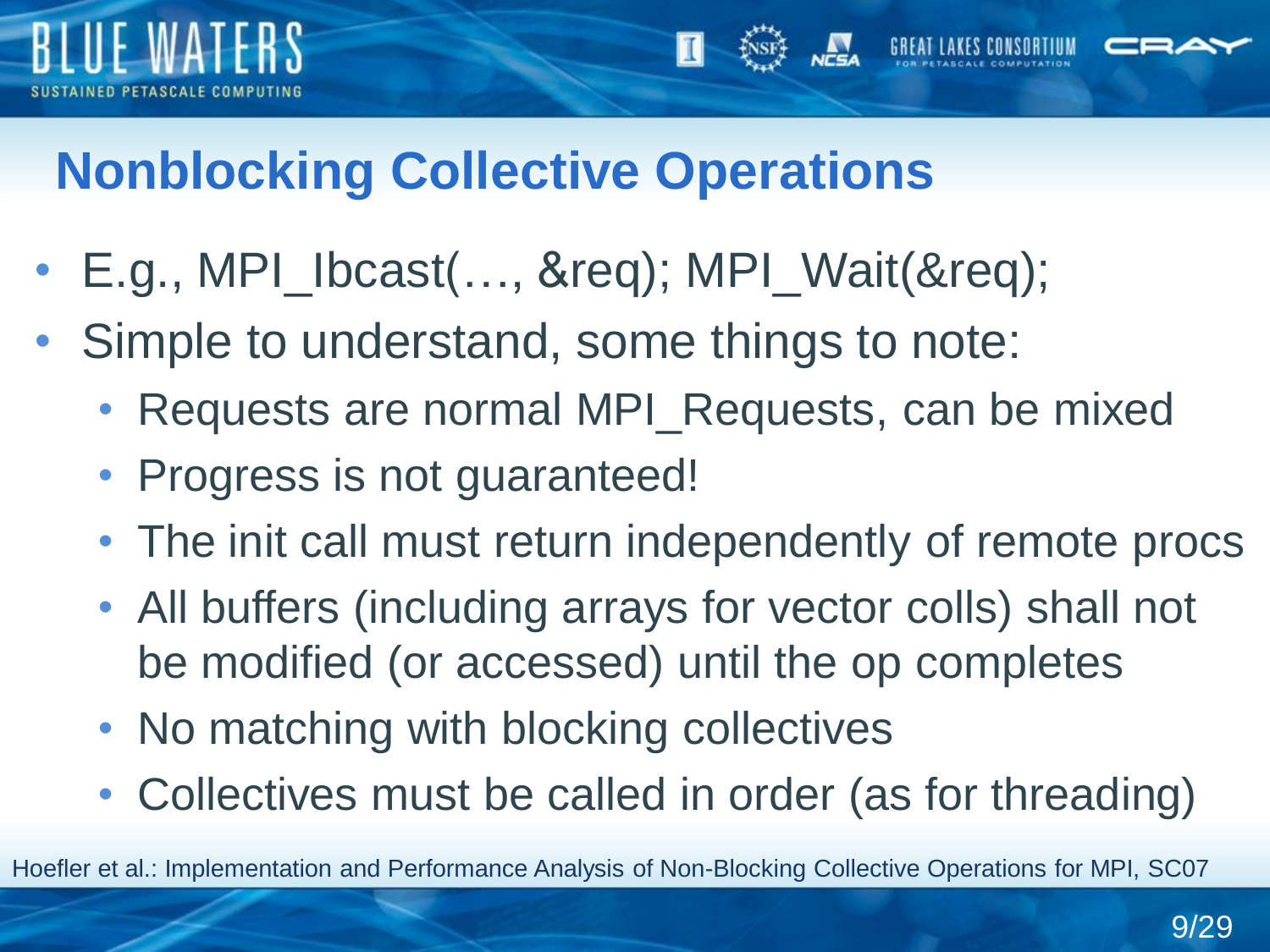



- Easy availability (LibNBC and MPICH2)
- Overlapping communication and computation
	- Improved performance (≤2x though)
	- Sometimes tricky, see [1] (will change)
- Decoupling start and synchronization of collectives
	- Enhanced system noise resiliency
- Interesting synchronization semantics when mixed with point-to-point operations!

• E.g., limited-depth termination detection [2]

[1]: Hoefler, Lumsdaine: Message Progression in Parallel Computing - To Thread or not to Thread?, Cluster 2008 Hoefler et al.: Scalable Communication Protocols for Dynamic Sparse Data Exchange, PPoPP'10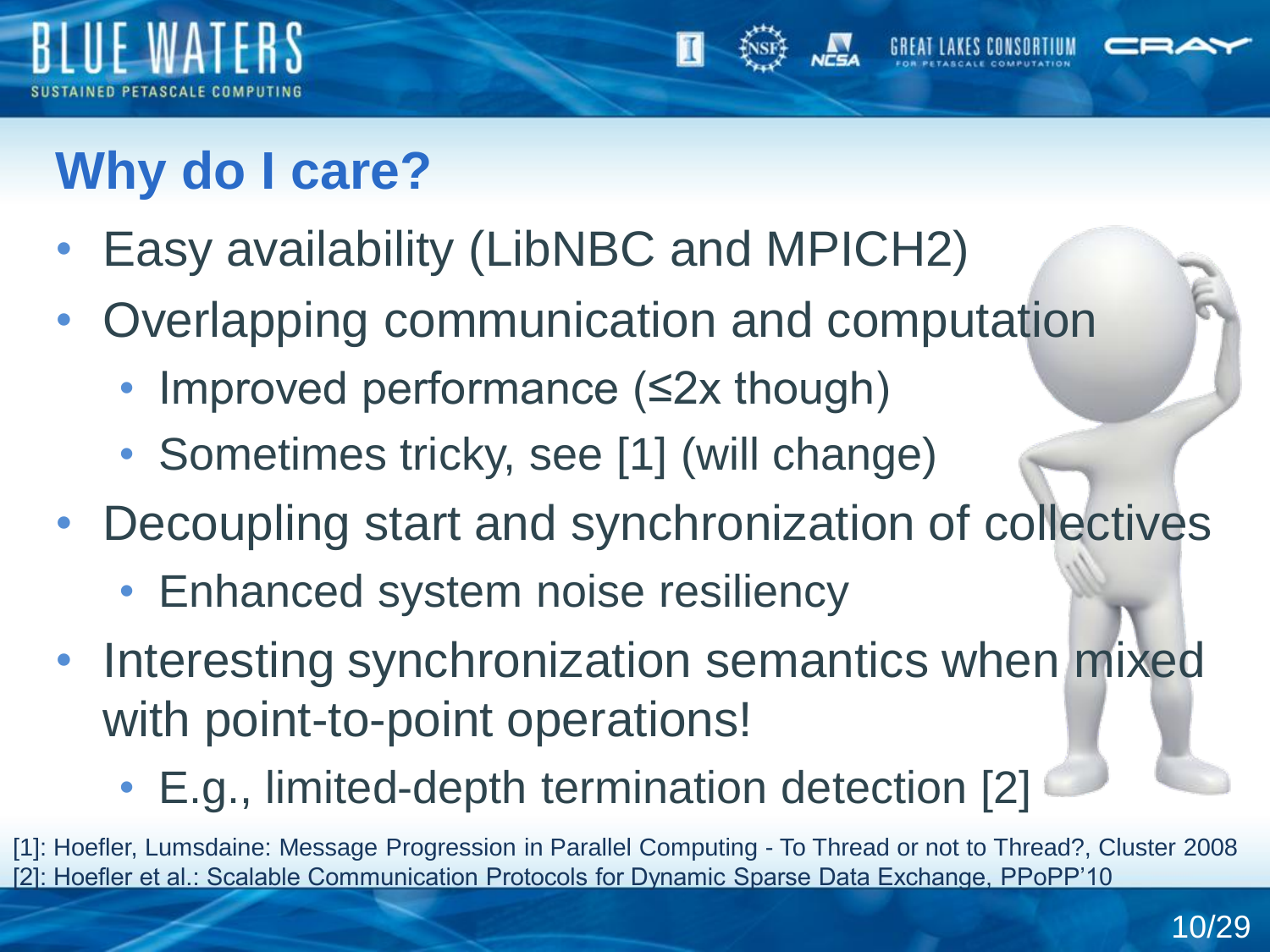



- Many applications are written in a BSP-like model (compute, communicate, compute, …)
	- High temporal locality in communication patterns!
- Specify the communication pattern statically
	- "User-defined collective communication"
	- Cf. MPI Datatypes (who's using them?)
- Communication along a virtual topology
	- MPI\_Neighbor\_allgather() same buffer to all
	- MPI\_Neighbor\_alltoall() personalized send buffer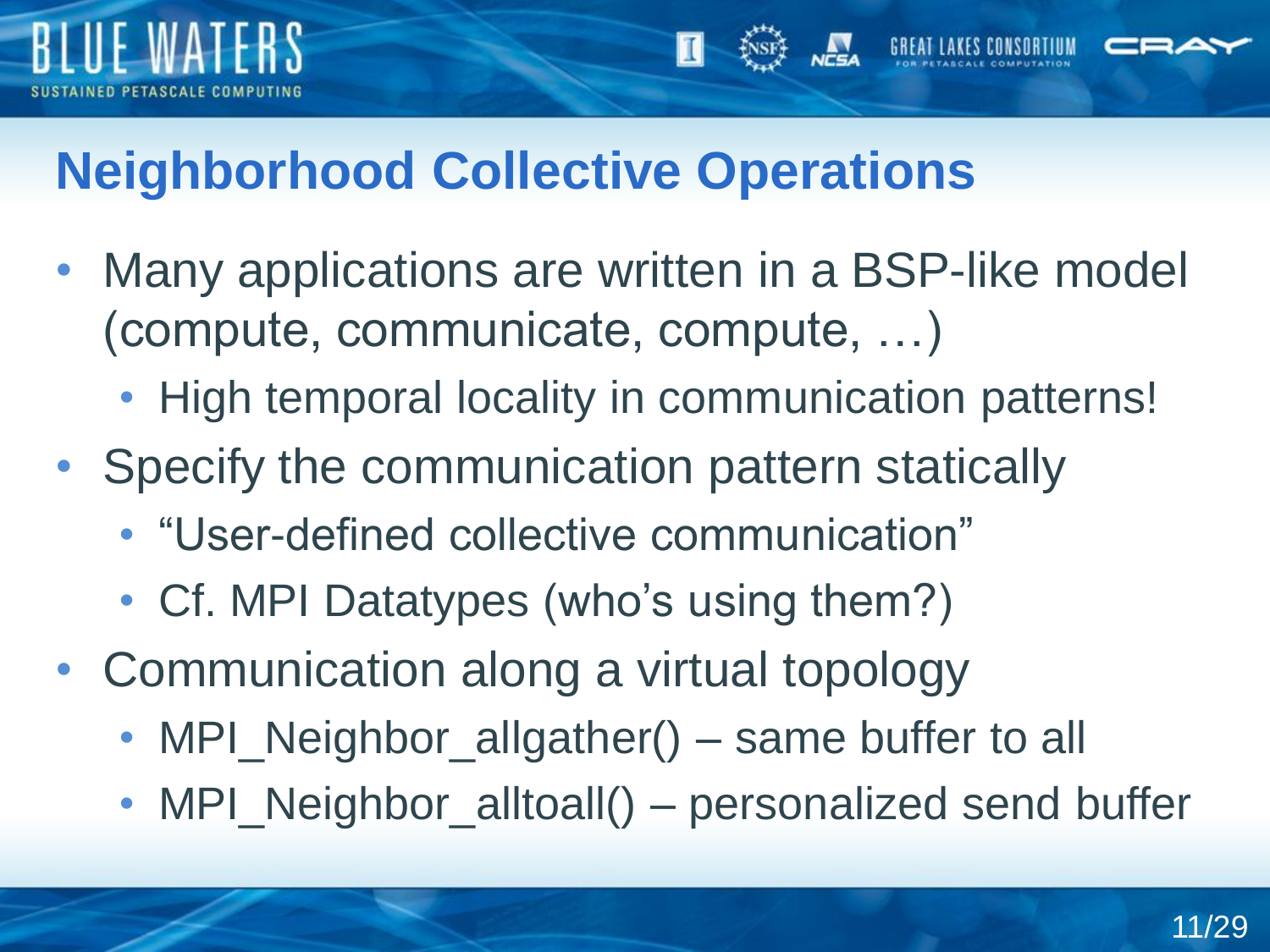



- Simplified programming
	- MPI stores the communication partners for you.
	- Simple intuitive interface (from an MPI perspective)
- Optimization possibilities (in addition to mapping!)
	- Message scheduling
	- Needs additional information (e.g., comm. volumes)
	- Standard leaves options open (MPI\_Info)
- Many applications fit this scheme!
	- All stencil codes on Cartesian grids

More info: Hoefler, Traeff: Sparse Collective Operations for MPI, HIPS'09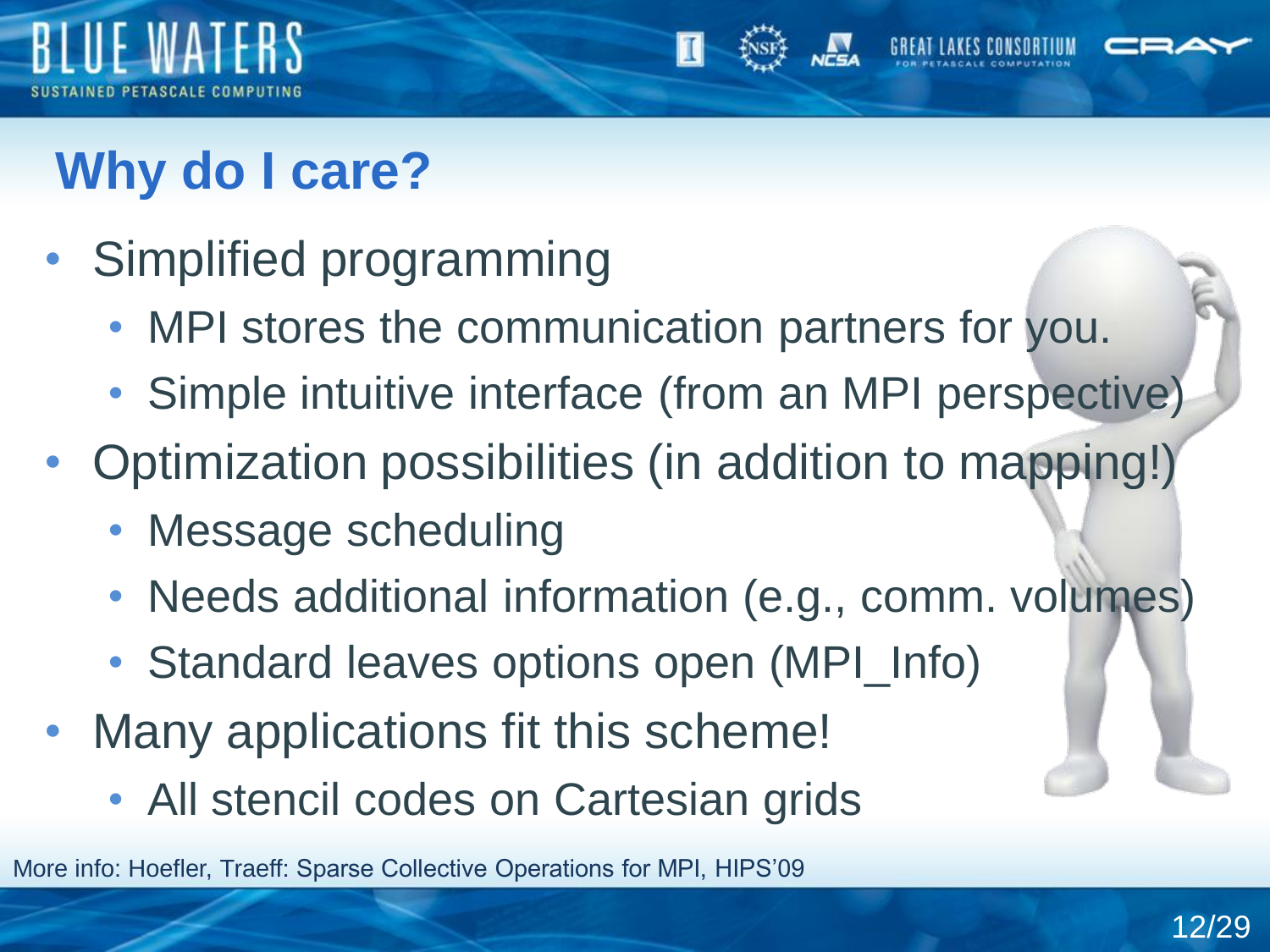



• MPI-2.2 point-to-point communication is not thread safe!



MPI Probe(..., status) size = get\_count(status)\*size\_of(datatype)  $buffer = malloc(size)$ MPI\_Recv(buffer, ...)

• Easy to fix: return a message handle from probe! • Receive this message only through the handle

More info: Hoefler et al.: Efficient MPI Support for Advanced Hybrid Programming Models, EuroMPI'10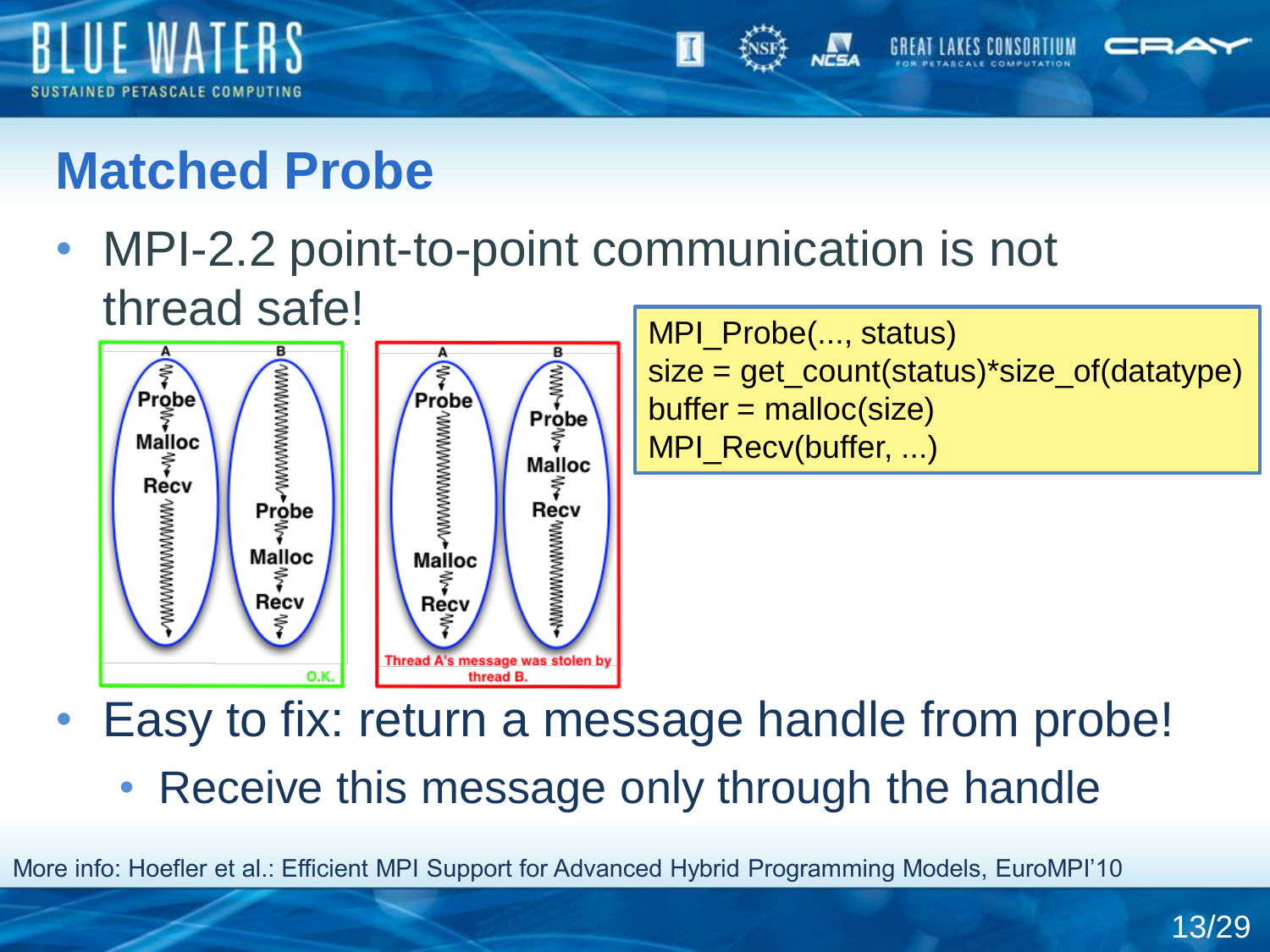

## **Why do I care?**

- Did you try writing a threaded MPI library which is called by a threaded code?
	- It's a mess!
	- Mprobe cleans this up (a bit)
- Mprobe is actually faster than user-level hacks
	- And much easier to use

MPI\_Mprobe(..., msg, status) size = get\_count(status)\*size\_of(datatype)  $buffer = malloc(size)$ MPI\_Mrecv(buffer, …, msg, ...)



More info: Hoefler et al.: Efficient MPI Support for Advanced Hybrid Programming Models, EuroMPI'10

message rate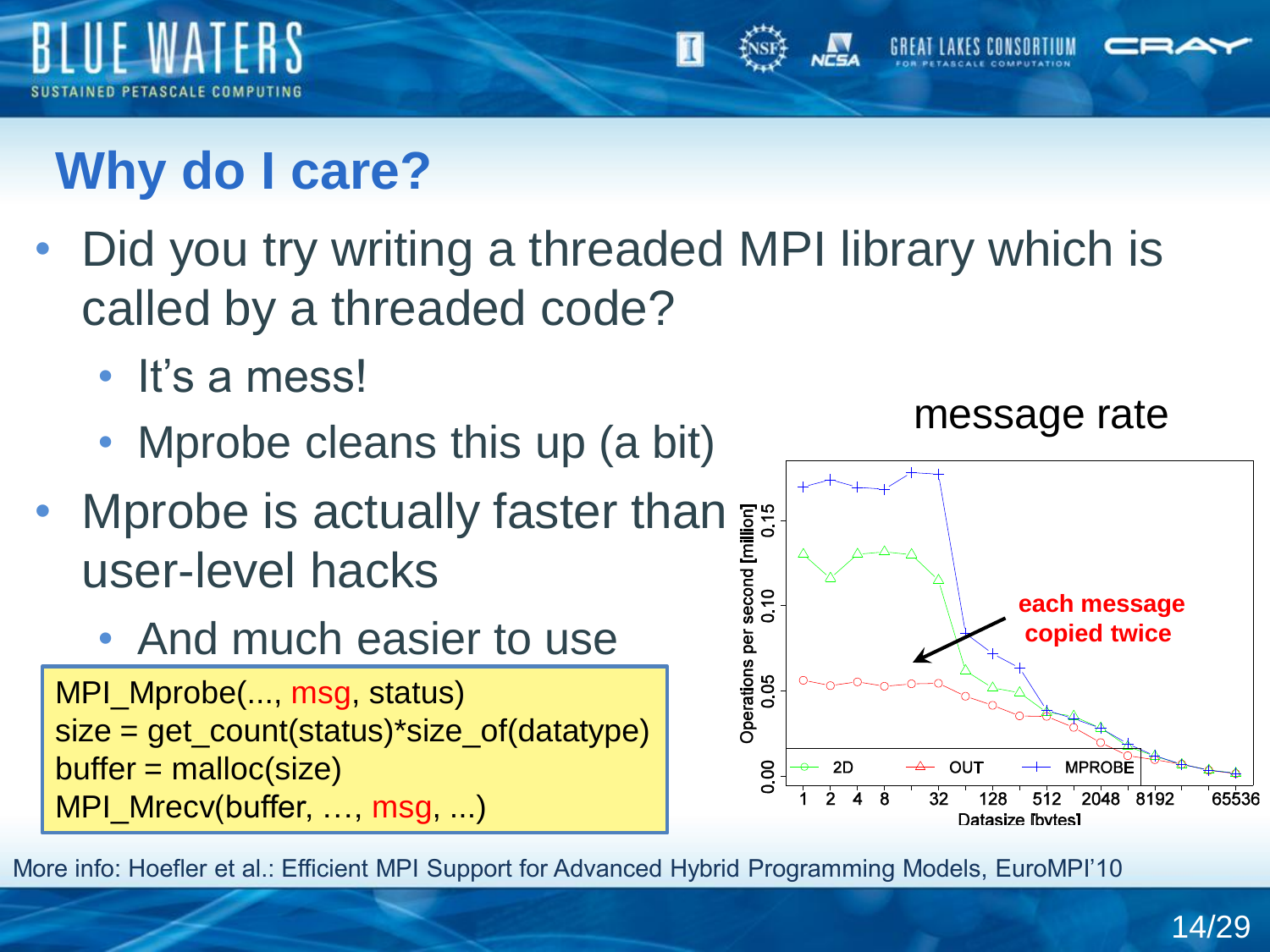

## **MPI Tool Interface**

- Query (and set) internal MPI variables and counters
	- Variables are not prescribed but queried
	- Control variables (prefix c): behavior
	- Performance variables (prefix p): performance
- Query number of variables MPI\_T\_cvar\_get\_num() and a description with MPI\_T\_cvar\_get\_info()
	- Returns a string (similar to PAPI native events)
- Read and write variables MPI T cvar read() and MPI T cvar write()

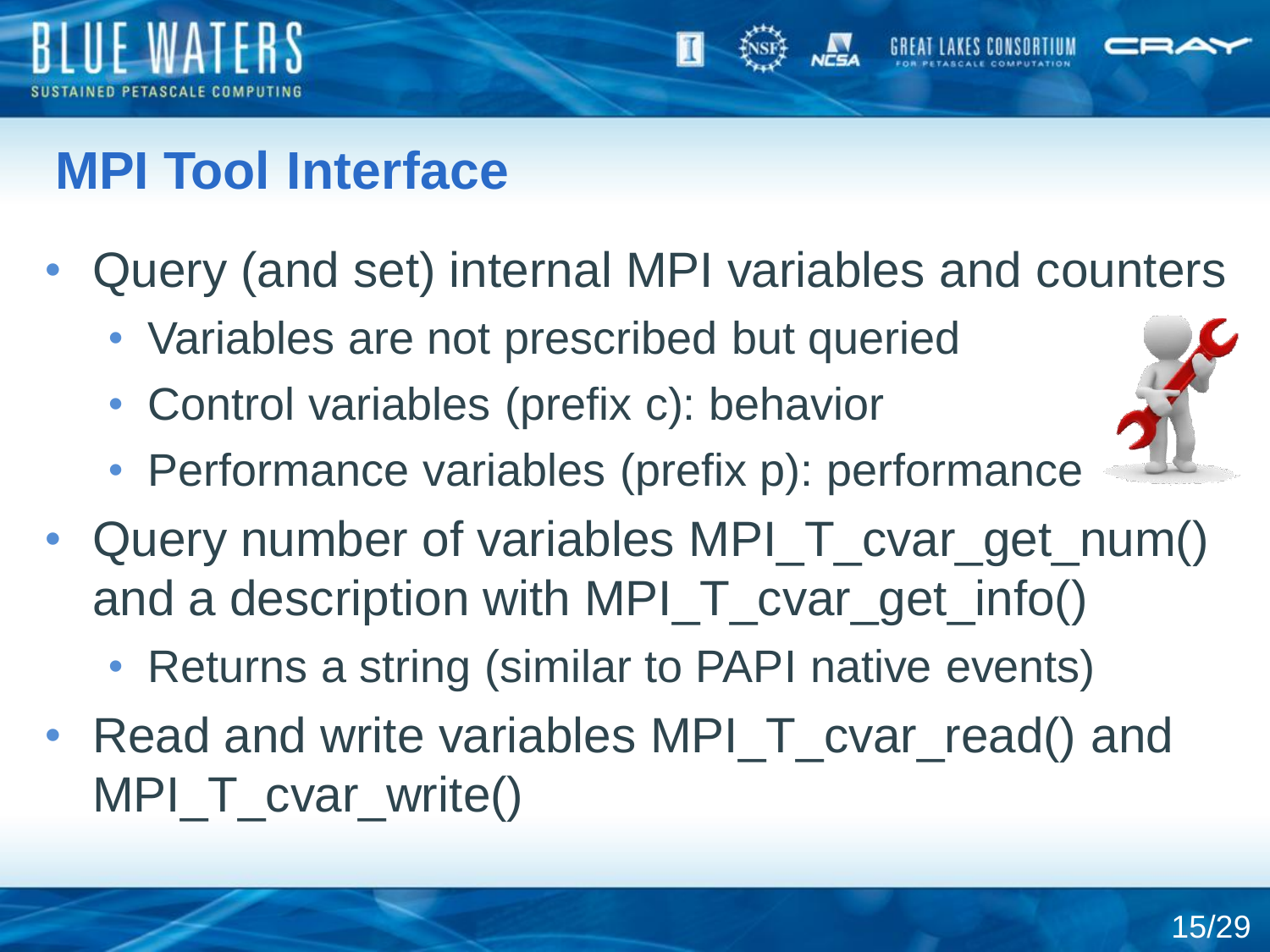



- You probably don't care unless you are a tool developer – or a fine-tuner  $\odot$
- Query (or change) behavior of MPI implementations
	- E.g., eager limit (auto-tuning?)
- Tools (Periscope, Vampir, Scalasca and friends) can query internal counters
	- Recv queue length, blocking time for rendezvous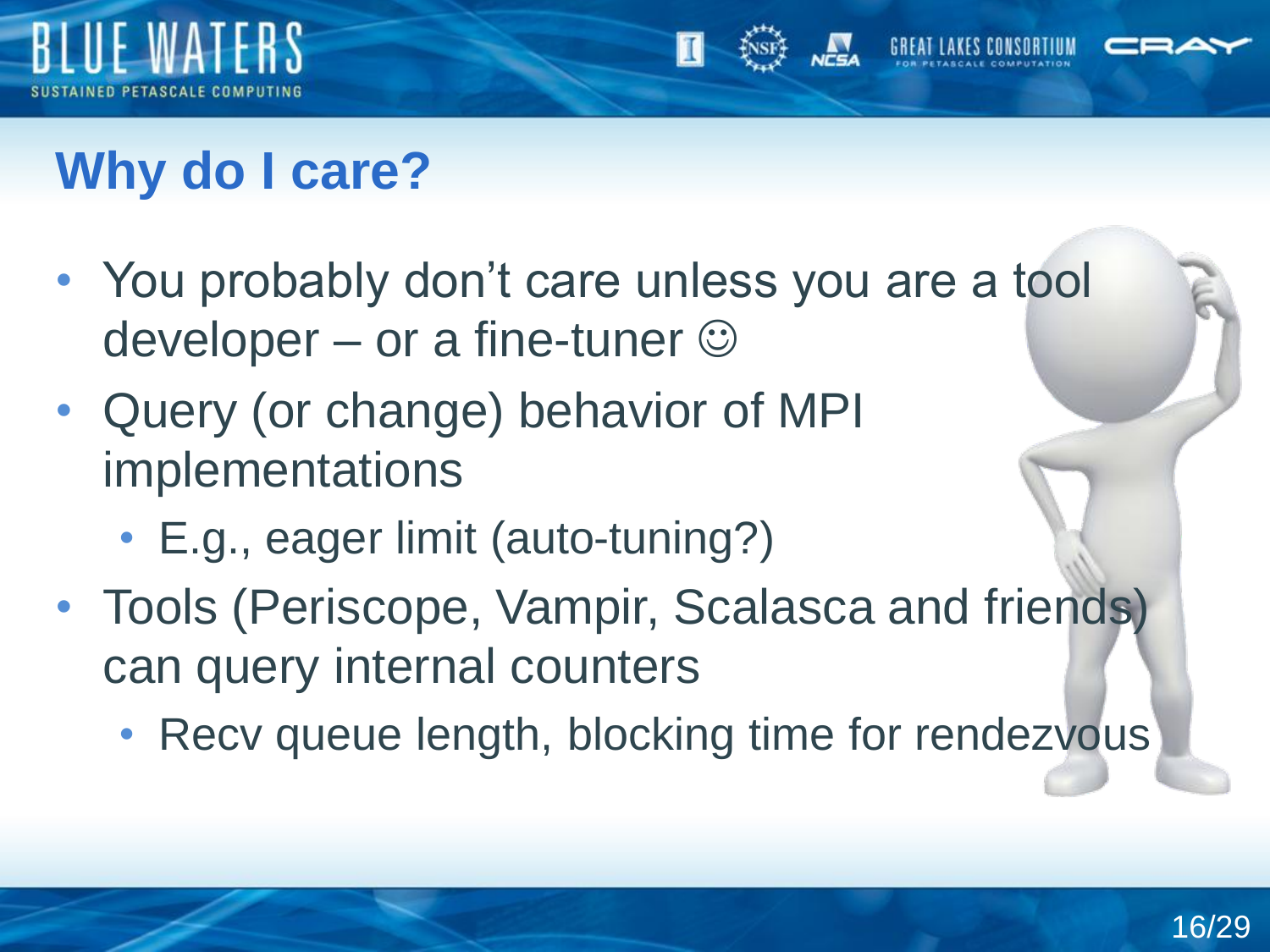

#### **One Sided – Remote Memory Access**

- Probably the most complex change in MPI-3.0
	- Long history
	- First attempt: re-write it from scratch (ICPP'09)
		- Failed (no support for non-cache coherence)
	- Second attempt: extend MPI-2.0
		- MPI-2.0 is very elegant for non-coherent systems
		- Hard to use and slow on coherent systems
	- Also extend for lock-free programming
		- Atomics (CAS, F&A, F&S), no CAS2
		- No locks! (MPI\_Lock is not really a lock)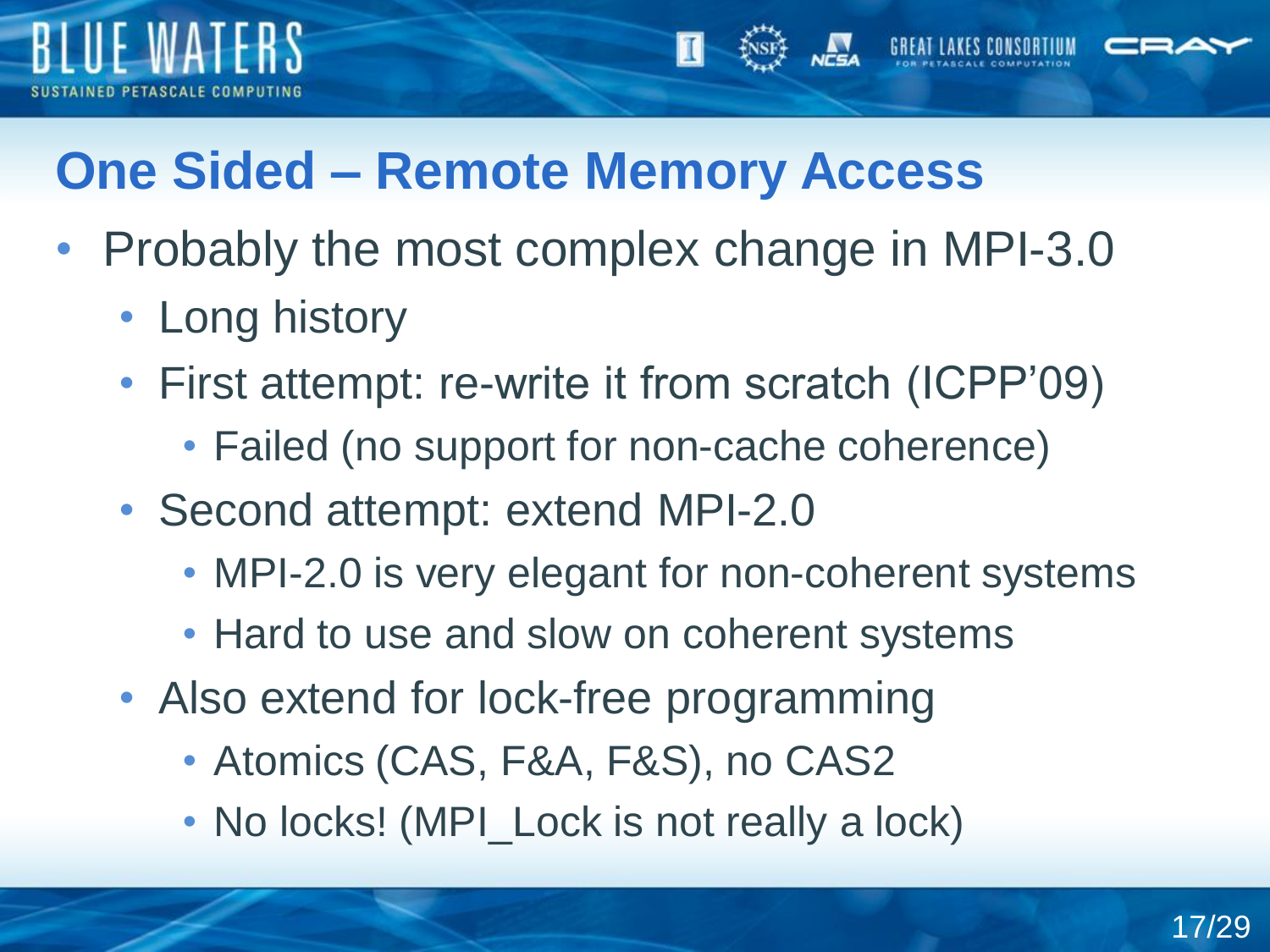



### **The Memory Models**

• MPI defines a window as an exposed memory region with a public and private copy



- MPI RMA SEPARATE
	- Like MPI-2.0, windows can have different values!
- MPI\_RMA\_UNIFIED
	- Cache-coherent  $\rightarrow$  windows cannot differ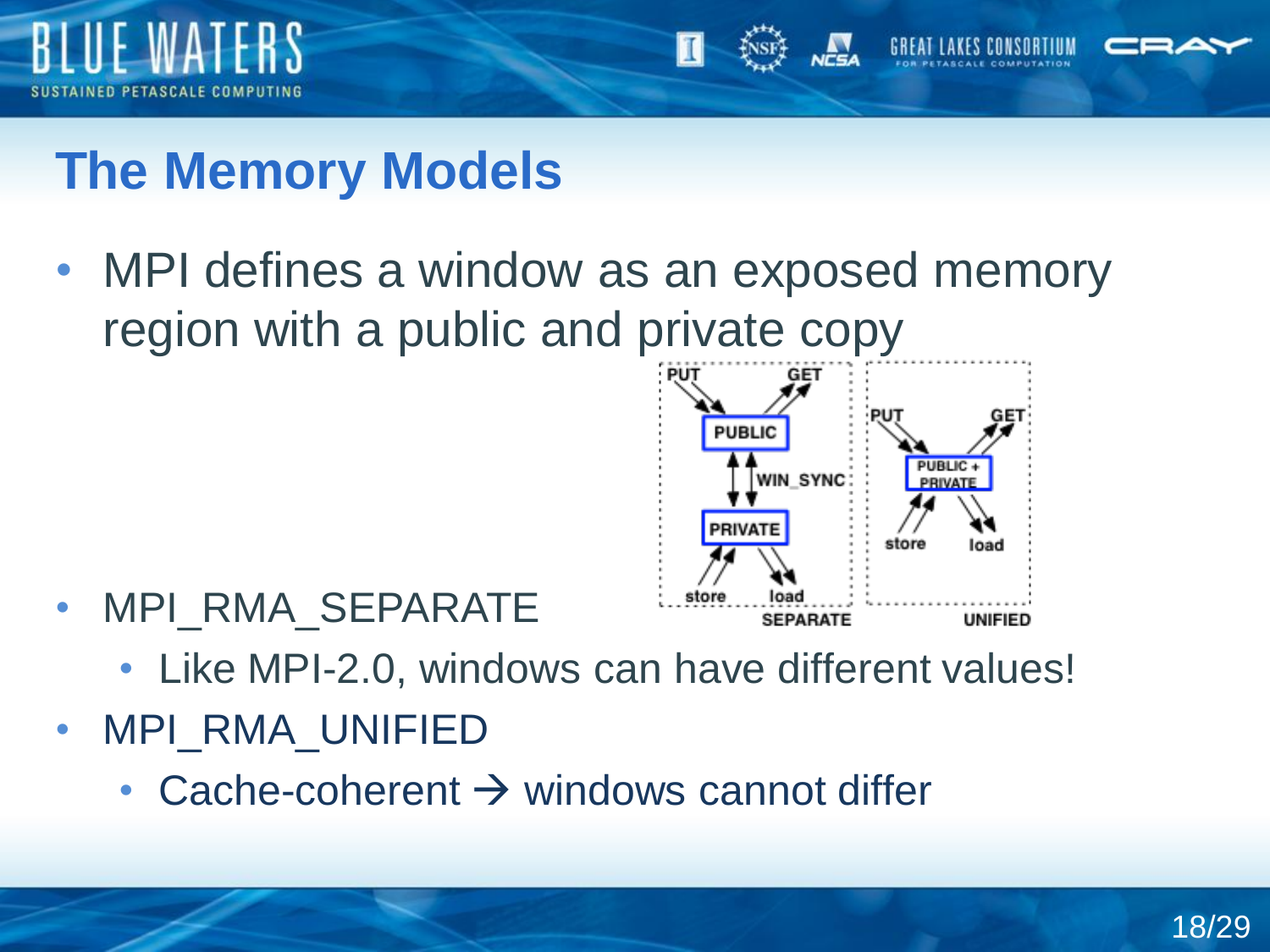



## **New Window Types (I)**

- Allocated Windows: MPI\_Win\_allocate()
	- MPI library allocates memory, collectively
	- Lower address translation overhead
		- Cf. symmetric heap in SHMEM
- Dynamic Windows: MPI\_Win\_dynamic()
	- No memory by default, can attach memory locally (MPI\_Win\_attach()/MPI\_Win\_detach())
	- Cf. memory registration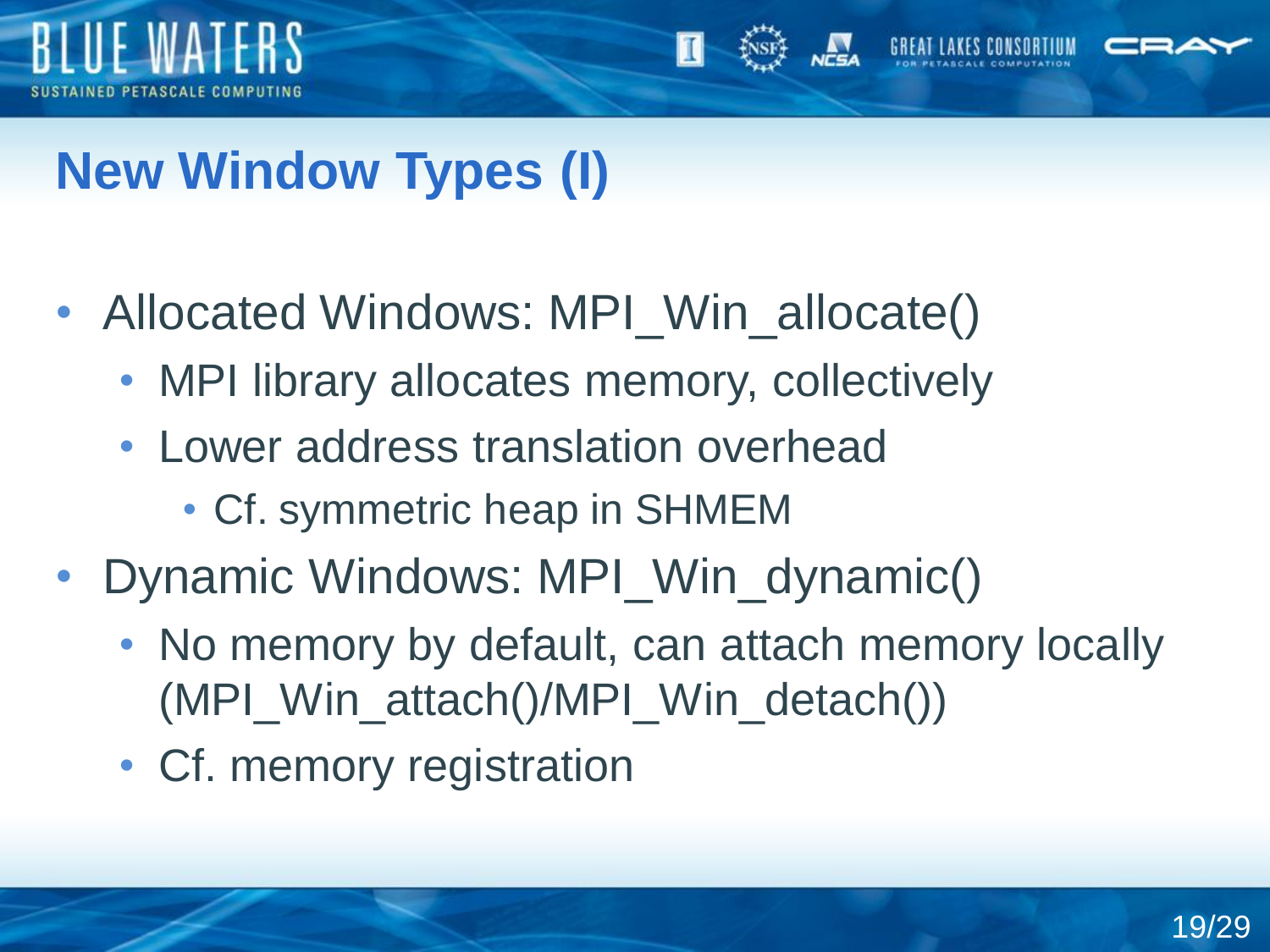



## **New Window Types (II)**

- MPI\_Win\_allocate\_shared() collectively allocate shared memory (communicator must allow that!)
	- Fast communication in shared memory (direct  $access$ )  $\rightarrow$  be careful, potentially big mess!
	- Allows to reduce memory consumption (share large static structures, e.g., tables)
	- Returns simple memory layout by default, info option to request more complex (but NUMA-aware layout)

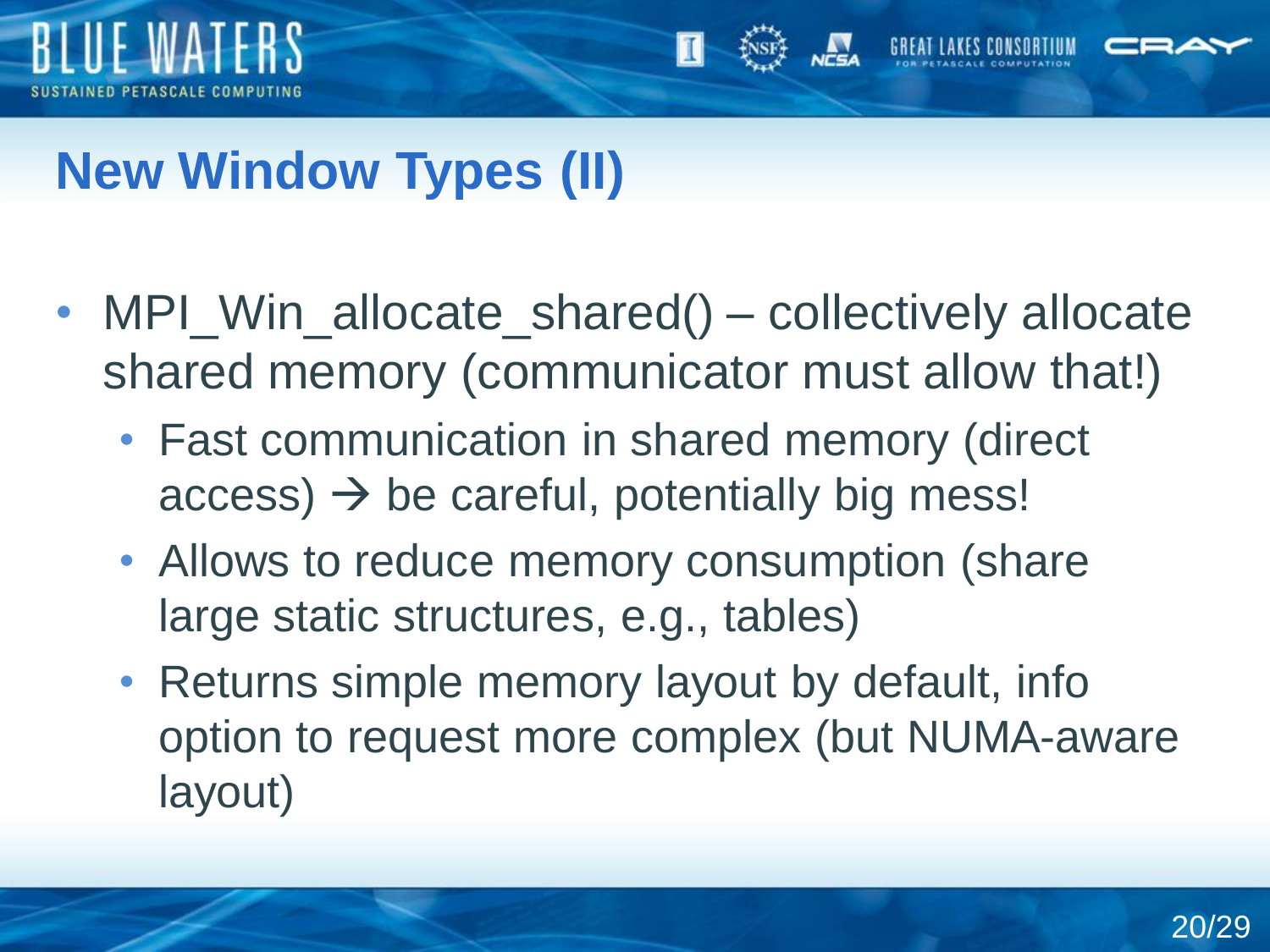



- Cf. ISA atomics for shared memory
- MPI\_Get\_accumulate() MPI look and feel, complex argument set, full datatype support
- MPI\_Fetch\_and\_op() only for single elements, maps to low-level directives
- MPI Compart and swap() only single elements, maps to low-level directives

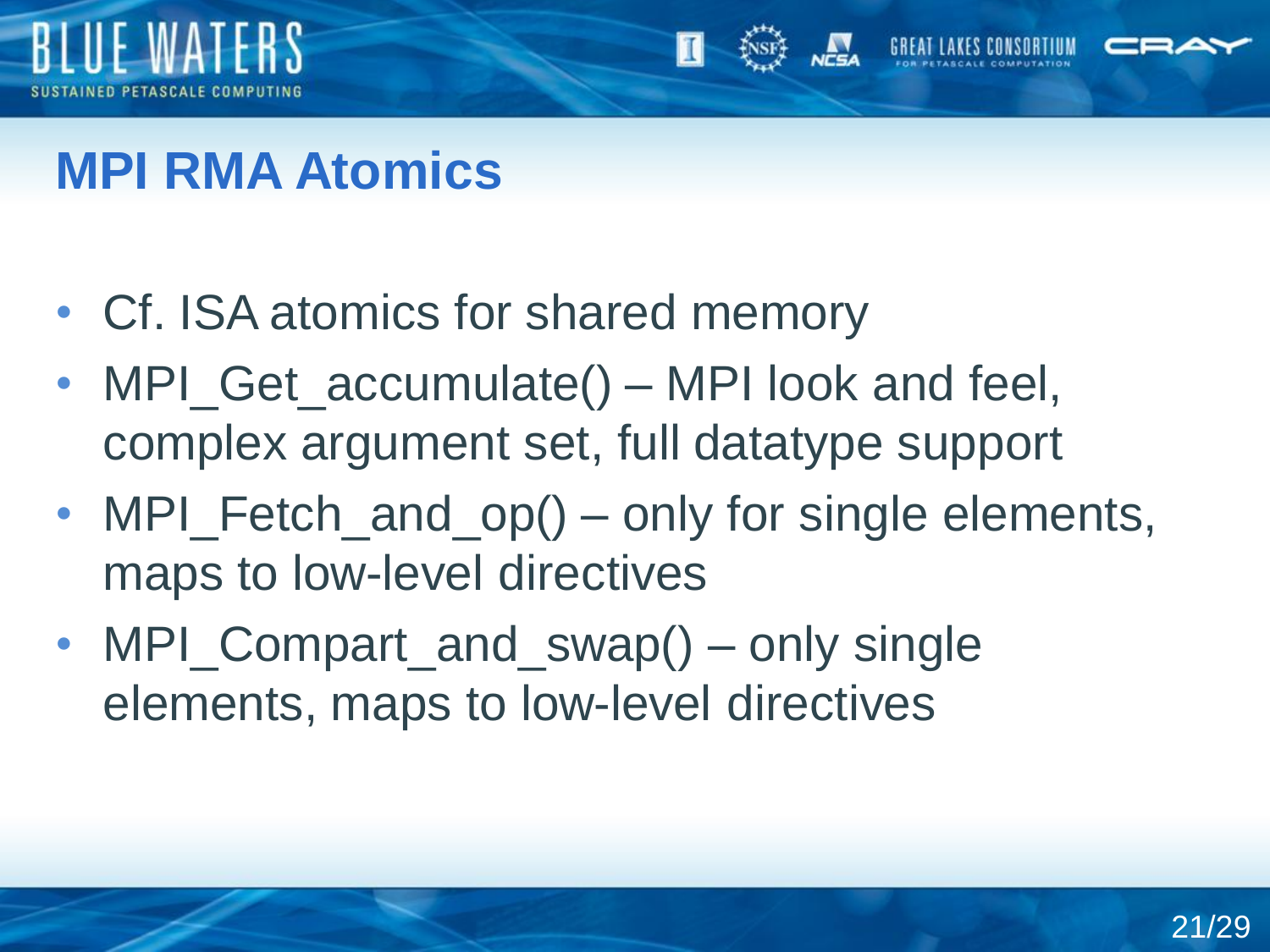

## **New Completion/Synchronization Semantics**

- MPI Win flush{ all}() bulk completes all operations to the specified (all) target(s)
- MPI\_Win\_flush\_local{\_all}() bulk completes all operations to the specified (all) target(s)
- MPI\_Win\_sync() synchronize private and public windows
- E.g., MPI\_Rget(..., &req) returns a request
	- Completion of the request only indicates local completion! (cf. MPI\_Rput())
	- Only valid in passive target epochs

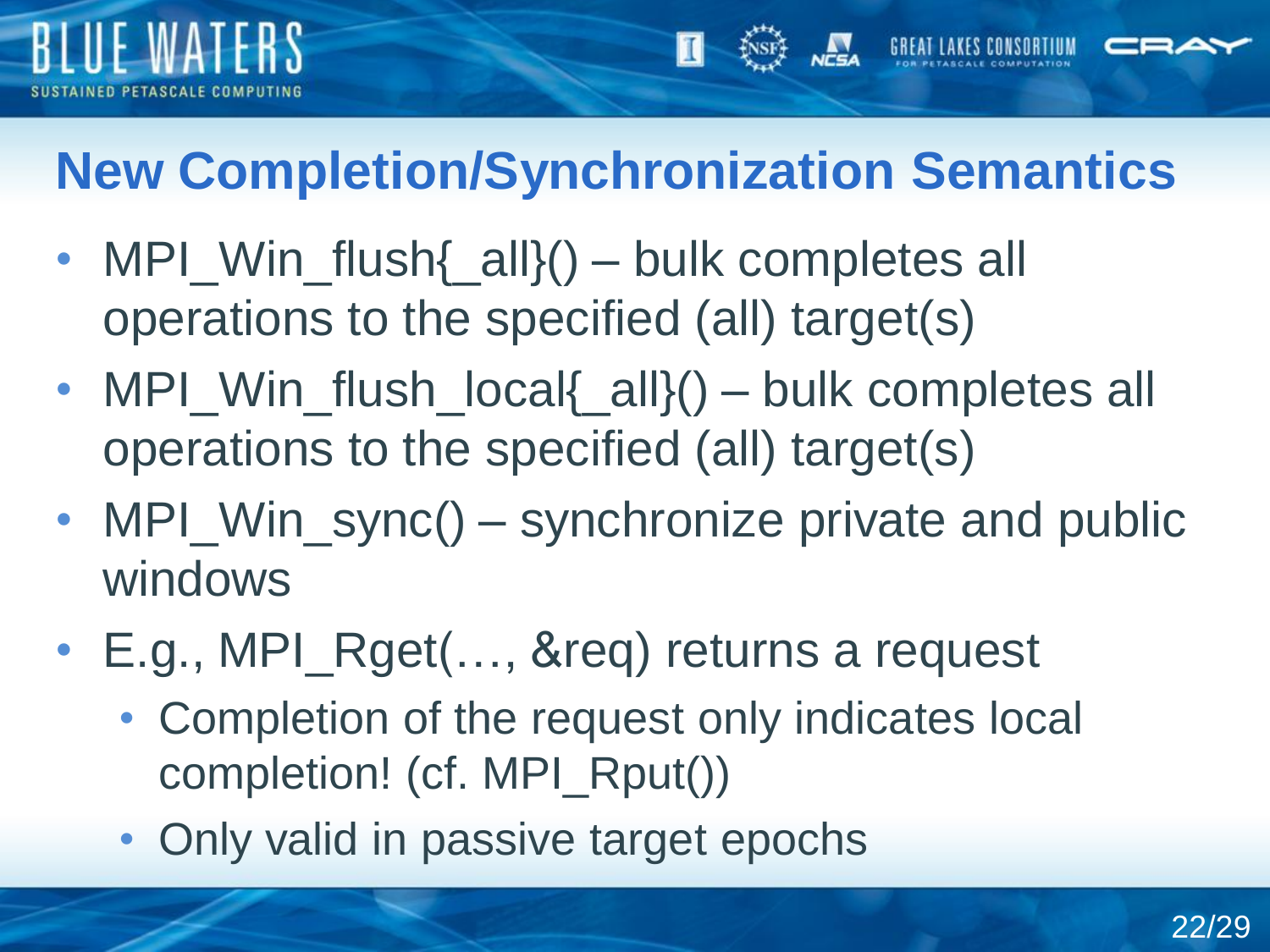



- Conflicting put/get accesses are undefined (not erroneous)
- Conflicting accumulates are defined:
	- No order between different pairs of processes
	- Strict order between the same processes
		- Can be relaxed with info argument! (recommended)
- I wish I had the time to talk about semantics  $\odot$ 
	- Simple rule (C++0x-like): avoid races, they will lead to undefined outcome on the window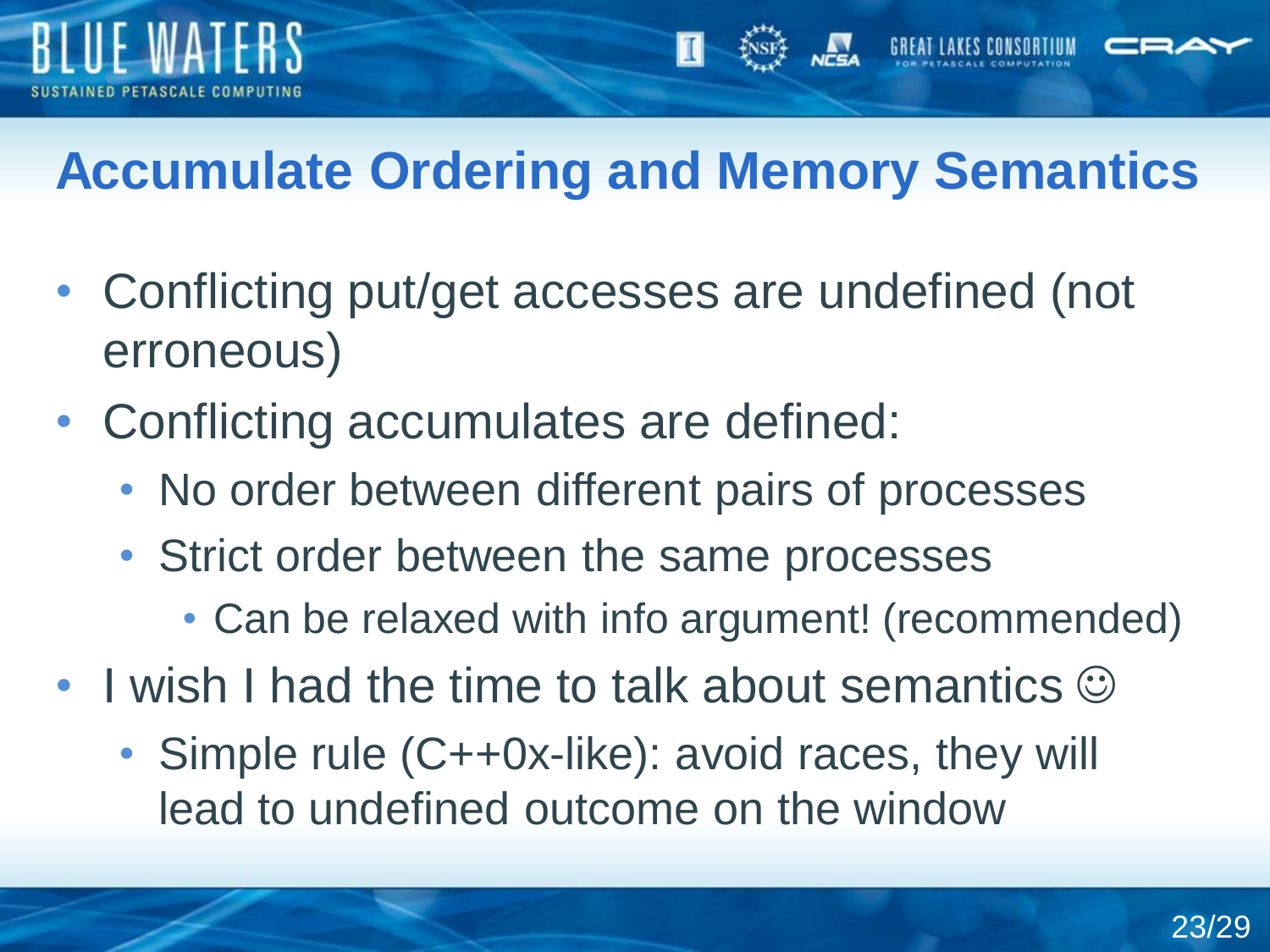



- It's amazing! (and amazingly complex)  $\odot$ 
	- It opens a lot of opportunity
	- Think real PGAS algorithms in MPI
- Shared memory windows offer a portable way to shared memory
	- On-node memory savings
- An interesting base for algorithm research
	- Is PGAS really better than message passing?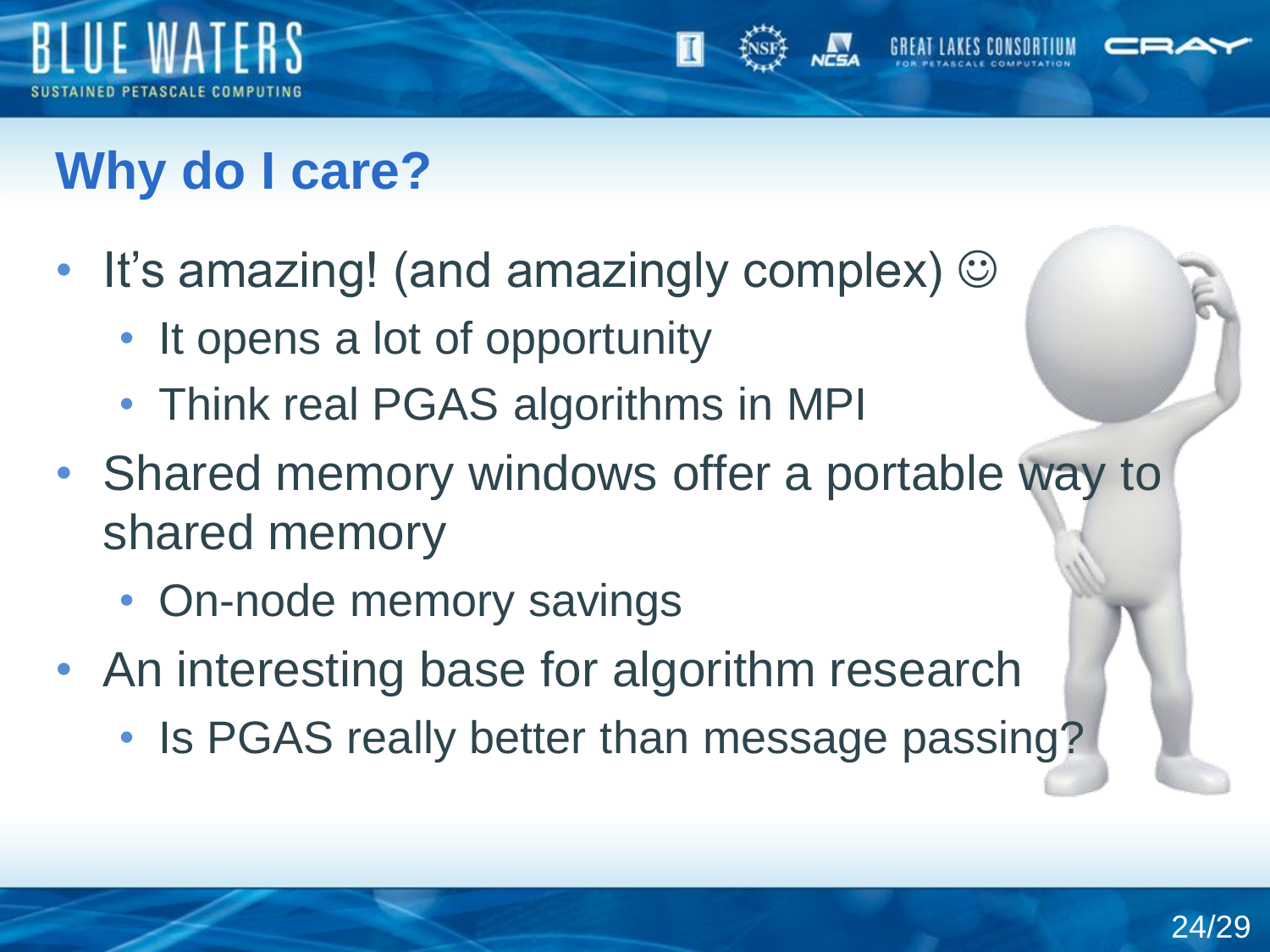

#### **New Communicator Creation Functions**

- Noncollective communicator creation
	- Allows to create communicators without involving all processes in the parent communicator
	- Very useful for some applications (dynamic subgrouping) or fault tolerance (dead processes)
- Nonblocking communicator duplication
	- MPI\_Comm\_idup(..., req) like it sounds
	- Similar semantics to nonblocking collectives
	- Enables the implementation of nonblocking libraries
- J. Dinan et al.: Noncollective Communicator Creation in MPI, EuroMPI'11

T. Hoefler: Writing Parallel Libraries with MPI - Common Practice, Issues, and Extensions, Keynote, IMUDI'11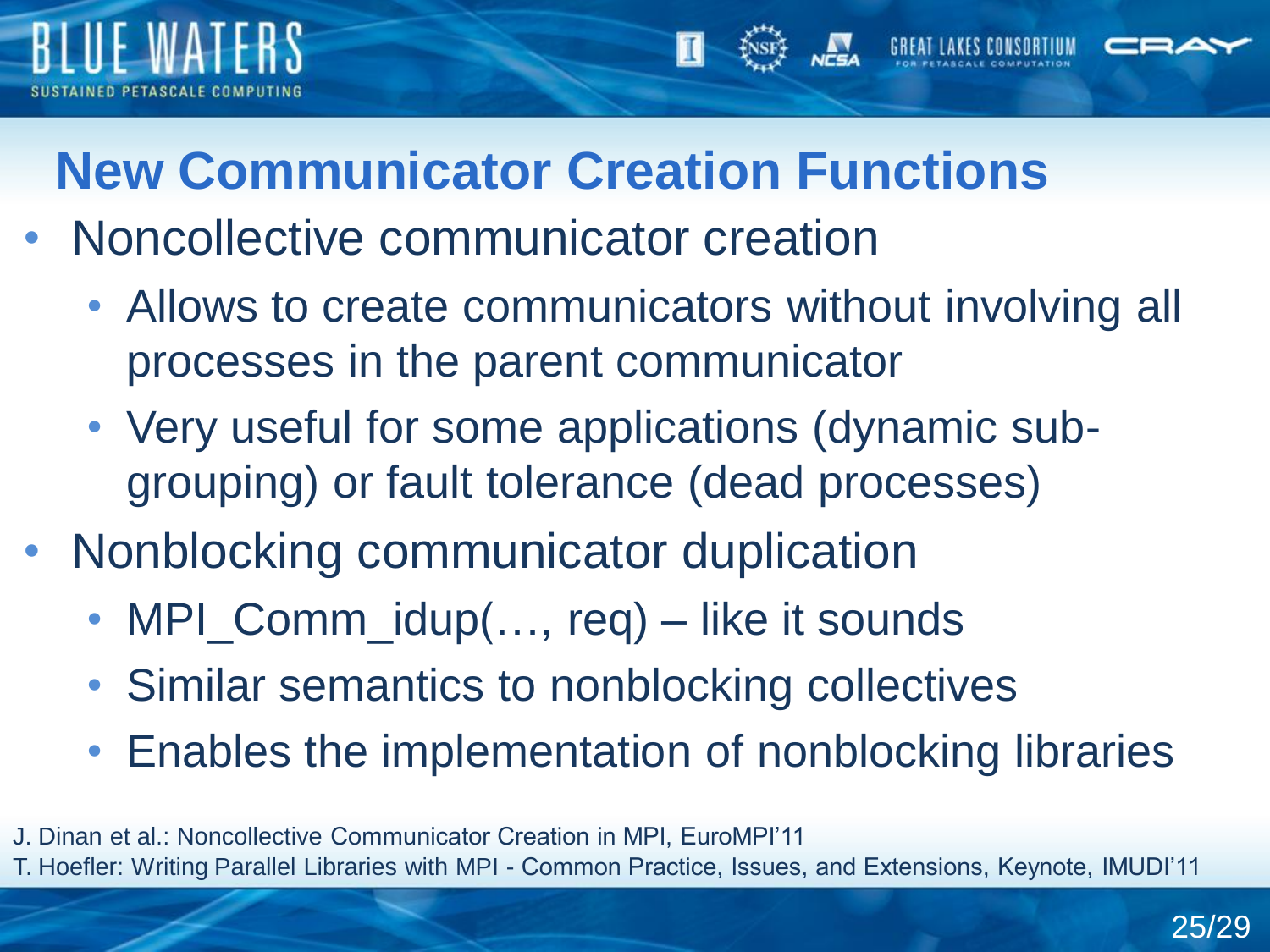



## • Enhanced Fortran Language bindings:

- Comply with Fortran standard (void \* type)
- Type safety (type-safe handles, not all integers)
- Enable correct asynchrony (disallow temp copies, code movement etc.)
- F08 interface to C
- Deprecated C++ bindings
	- Make C++ optional
	- Remove the deprecated bindings (any users?)

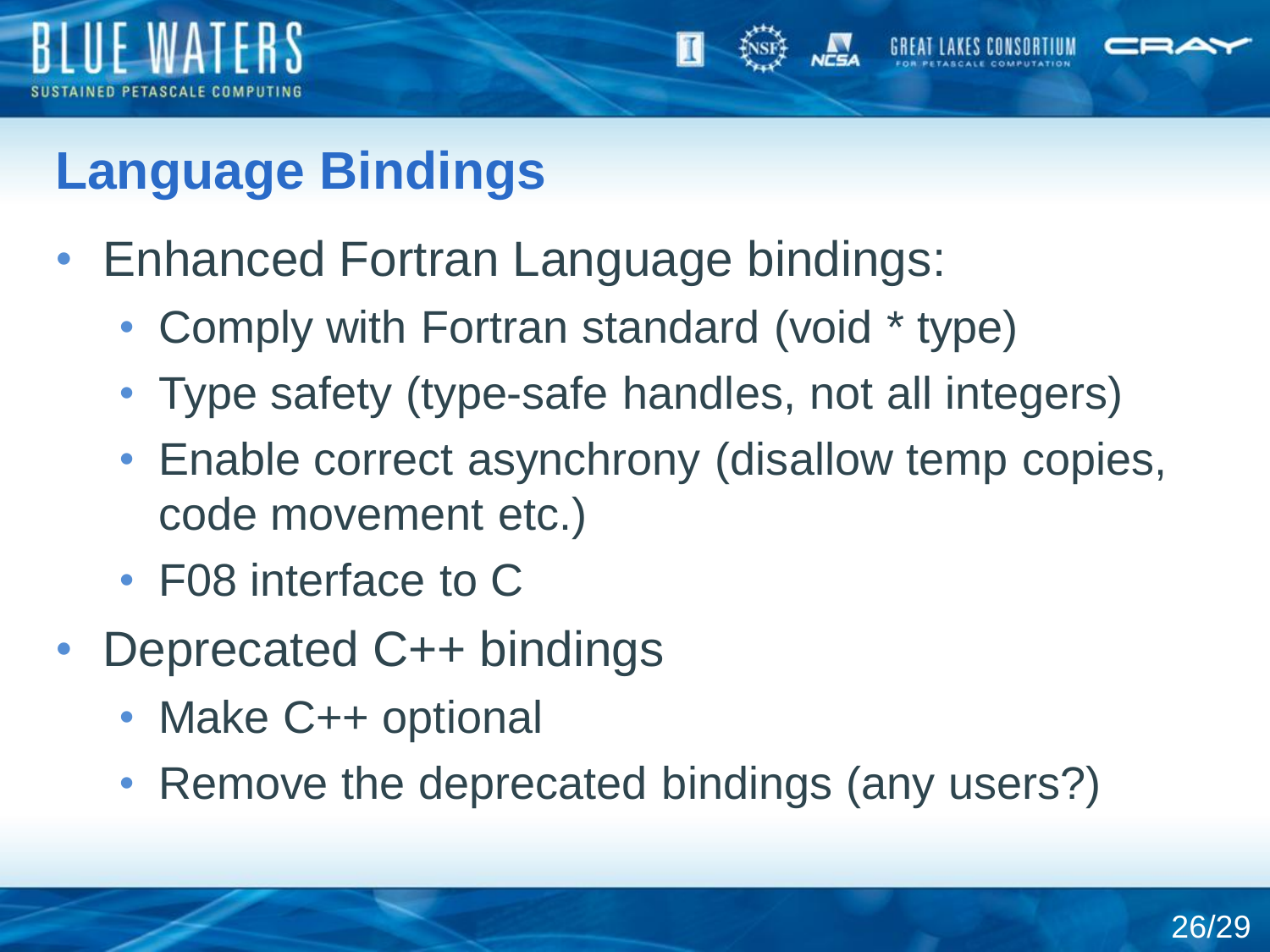



## **Fault Tolerance and Resiliency**

- Focus on user-level failure notification
	- No magic at all enables ABFT
	- Requires robust MPI library
- Management through communicators
	- comm\_invalidate, comm\_shrink, comm\_failure\_ack
- Still somewhat in flux
	- Very hard to define and little existing practice

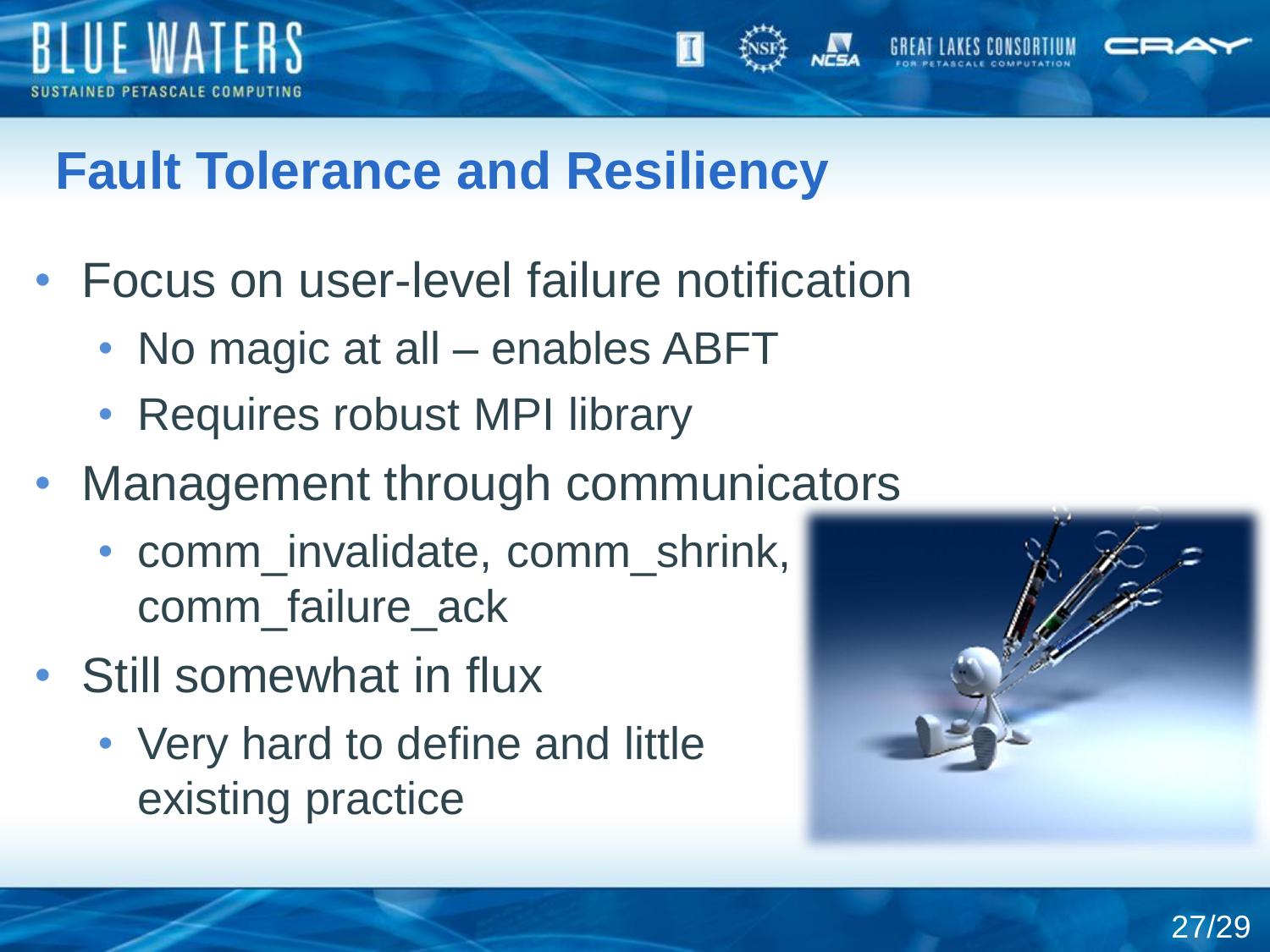



- Tickets for MPI-<next> plannes:
	- Scalable vector collectives
	- Request completion callbacks
	- Timed requests (complete after timeout)
	- New communicator creation routines (hierarchical)
- Many cleanups (including errata items)
- No timeline yet

• …